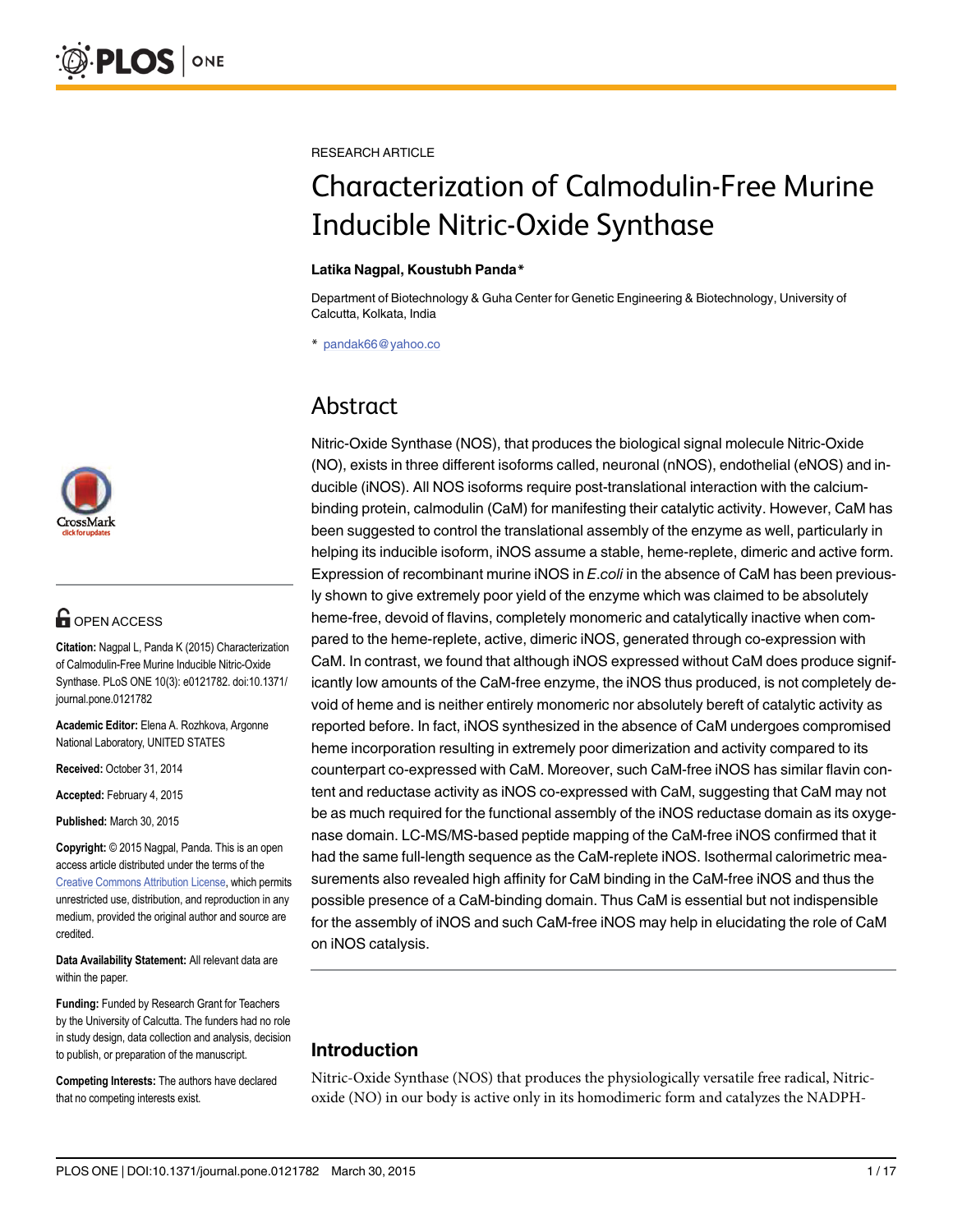<span id="page-1-0"></span>dependent oxidation of its substrate, L-Arginine (L-Arg) to its biologically active product, NO along with citrulline. The enzyme is comprised of a C-terminal flavoprotein rich reductase domain, that binds NADPH, FAD and FMN, a central calmodulin (CaM) binding motif and a Nterminal domain, known as the oxygenase domain comprising of the heme and redox cofactor,  $(R)$ -5,6,7,8-tetrahydrobiopterin  $(H<sub>A</sub>B)$  binding sites as well as the binding site for the substrate, L-Arg [[1](#page-15-0)]. The NOS enzyme exists in three different isoforms—endothelial (eNOS), neuronal (nNOS) and inducible (iNOS), which despite sharing significant sequence homology are differentially regulated based on their cellular localizations  $[1–2]$  $[1–2]$  $[1–2]$ . All NOS isoforms contain FAD, FMN, NADPH, heme and H4B binding sites besides the substrate and CaM-binding sites. CaM binds and activates the  $Ca^{2+}$ -dependent constitutive NOS (cNOS) isoforms, eNOS and nNOS apparently at elevated cellular  $Ca^{2+}$  concentrations whereas, iNOS primarily remains irreversibly bound to CaM in a Ca<sup>2+</sup>-independent manner  $[3-4]$  $[3-4]$  $[3-4]$  $[3-4]$ . In fact, iNOS is usually not expressed during routine physiological events, but its expression is typically induced by pathological stimuli like bacterial lipopolysaccharide, cytokines and exposure to various inflammatory xenobiotics. Although primarily identified in macrophages, expression of the enzyme can be stimulated in virtually any cell or tissue, provided that the appropriate agents get deployed for inducing its synthesis. Once expressed with CaM, iNOS is catalytically active and is not regulated by intracellular  $Ca^{2+}$  concentrations [\[5](#page-15-0)–[6\]](#page-16-0).

The constitutive NOSs, eNOS and nNOS are mostly involved in the synthesis of physiologically optimal levels (nM levels) of NO and respectively help sustain specific physiological functions in the endothelial cells and brain or nerve cells [[7\]](#page-16-0). In contrast, iNOS which has almost six-fold and ten-fold native catalytic activity of that of nNOS and eNOS [[8\]](#page-16-0) respectively, is usually involved in the production of relatively high levels of NO (μM levels) when stimulated by various intracellular or extracellular inflammatory stimuli, primarily under pathological or disease conditions [\[9](#page-16-0)].

The full-length murine iNOS protein (iNOSfl) consists of 1144 amino acids with a molecular weight of around 130 KDa of which the N-terminal oxygenase and the C-terminal reductase domains are defined by amino acids from 1–498 and 631–1144 respectively with the intervening CaM binding domain composed of about 24 amino acids (505–528) [[10](#page-16-0)]. It has been proposed that CaM binding to iNOSfl helps in mobilizing trans electron transfer between the reductase domain of one iNOS subunit and the heme of the oxygenase domain of the adjacent subunit in a iNOSfl dimer. The typical NOS dimer is formed through the association of the oxygenase domains of two monomeric NOS subunits with their reductase domains remaining as freely hanging tails in their CaM unbound state. It is also suggested that CaM binding to CaM-free NOS apparently mobilizes the contact of the reductase domains with the opposite oxygenase domains in the NOS dimer through 'domain swapping' leading to electron transfer to the heme and oxidation of the substrate, L-Arg to citrulline and the biologically active NO. This apparently justifies why NOS is only active in its CaM-bound dimeric form [\[3](#page-15-0)[,11\]](#page-16-0).

Earlier reports on CaM-free full-length iNOS (iNOSfl) suggest that CaM must be coexpressed with iNOS for inducing high level expression of the protein. Such CaM-bound iNOS, besides being predominantly dimeric contains normal quantities of heme and flavins and also has high NO synthesis activity. In contrast, iNOS expressed in the absence of CaM was found to be monomeric with no bound heme and flavins and lacked NO synthesis activity [\[12](#page-16-0)].

However, as the CaM-free full-length iNOS has a very poor yield compared to the CaM coexpressed form of the iNOSfl protein [[12\]](#page-16-0), we expressed and purified this protein from a bacterial culture expressing the recombinant protein using almost six times the culture volume used for purification of the wild-type CaM-replete iNOSfl protein. The CaM-free iNOSfl protein, thus purified, was detected through immunoblotting using iNOS monoclonal antibody against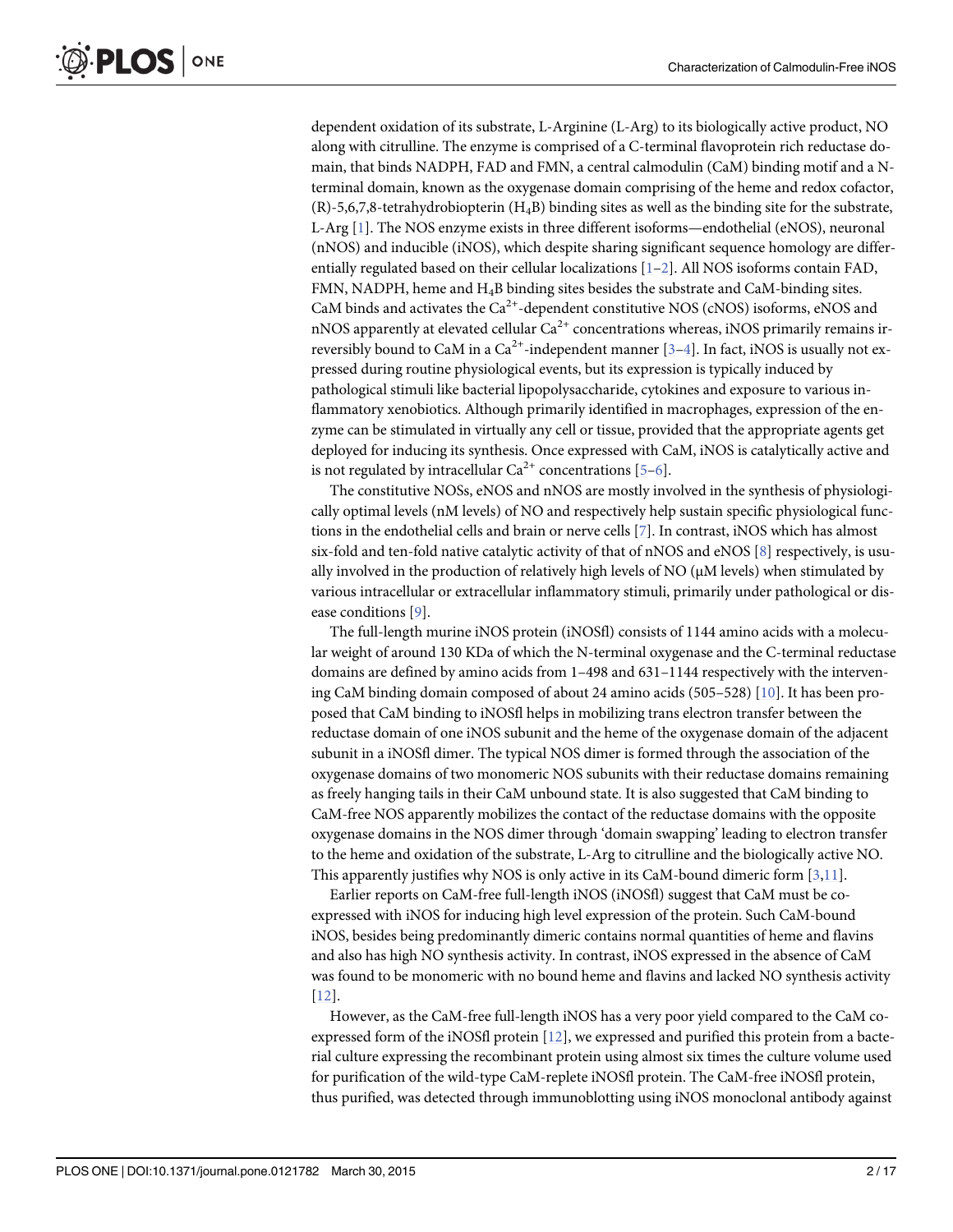<span id="page-2-0"></span>confirming molecular weight markers and also analyzed through LC-MS/MS based peptide mapping to confirm its structural integrity and composition.

Although, interaction studies of CaM with synthesized peptides representing the CaM binding motifs of the three NOS isoforms  $[13-14]$  $[13-14]$  $[13-14]$  $[13-14]$  or combination of the two constitutive isoforms of NOS (nNOS and eNOS) [\[15\]](#page-16-0) that apparently do not require CaM for their translational assembly, have been carried out before, no study has conjointly examined the comparative CaM binding affinities of all the three NOS isoforms and their possible consequence on their relative catalytic activities. This has also left open the question of the physiological relevance of such binding studies on synthetic NOS CaM binding peptides with CaM, whose data significantly differ from that obtained with the wild-type NOSfl protein counterparts [[15](#page-16-0)]. More importantly, such CaM peptide-binding data comes of little use for correlating the possible role of CaM binding on the structure-function relationship governing the differential catalytic behaviors of the three NOS isoforms both at the translational and post-translational levels. Thus our successful characterization of the CaM-free iNOSfl protein and demonstration of its ability to exist without any pre-association with CaM as well as its capability to manifest humble NO synthesis activity after associating with CaM, creates the much needed premises for conjointly studying the comparative role of CaM binding on the catalytic properties of all the three NOS isoforms in the future.

#### Materials and Methods

#### **Chemicals**

Resins used for purification of the iNOS proteins were procured from GE Healthcare, USA while all other reagents and chemicals used were obtained either from Sigma-Aldrich, USA or Merck, Germany and were of analytical grade.

#### Bacterial transformation

The TransformAid Bacterial Transformation Kit (Fermentas, USA) was used to transform Escherichia coli (E.coli) strains BL21(DE3) and DH5 $\alpha$  with iNOS and CaM plasmid DNAs either separately or together using the expression vector pCW through standard procedures [\[12](#page-16-0)]. The transformed bacteria were then grown overnight in cultures and stored at -80°C as glycerol stocks for further use.

#### Plasmid DNA isolation and detection

All transformed cultures were grown overnight and the plasmid DNAs were isolated using the QIAprep Spin Miniprep kit (Qiagen) as per the protocol provided by the manufacturer. The plasmid DNA isolated were stored at -20°C in Tris-EDTA buffer or deionized water. The isolated DNA samples were loaded in 0.8% agarose gel containing ethidium bromide (final concentration—0.2 μg/ml; Stock solution—10 mg/ml) and the DNA bands in the agarose gel visualized using a UV- trans-illuminator.

#### Purification of iNOSfl proteins co-expressed with and without CaM in bacteria

iNOSfl protein co-expressed with CaM was purified from a 72 h room temperature culture of 4 litre Terrific broth supplemented with 50 μg/ml ampicillin, 50 μg/ml chloramphenicol and 4 ml (10%) glycerol and pre-inoculated with 400 ml of overnight culture of BL21(DE3) containing both the iNOSfl and CaM expressing plasmids. Protein expression was induced when absorbance reached 0.8–1.0 at 600 nm by addition of 1 mM IPTG along with a heme precursor,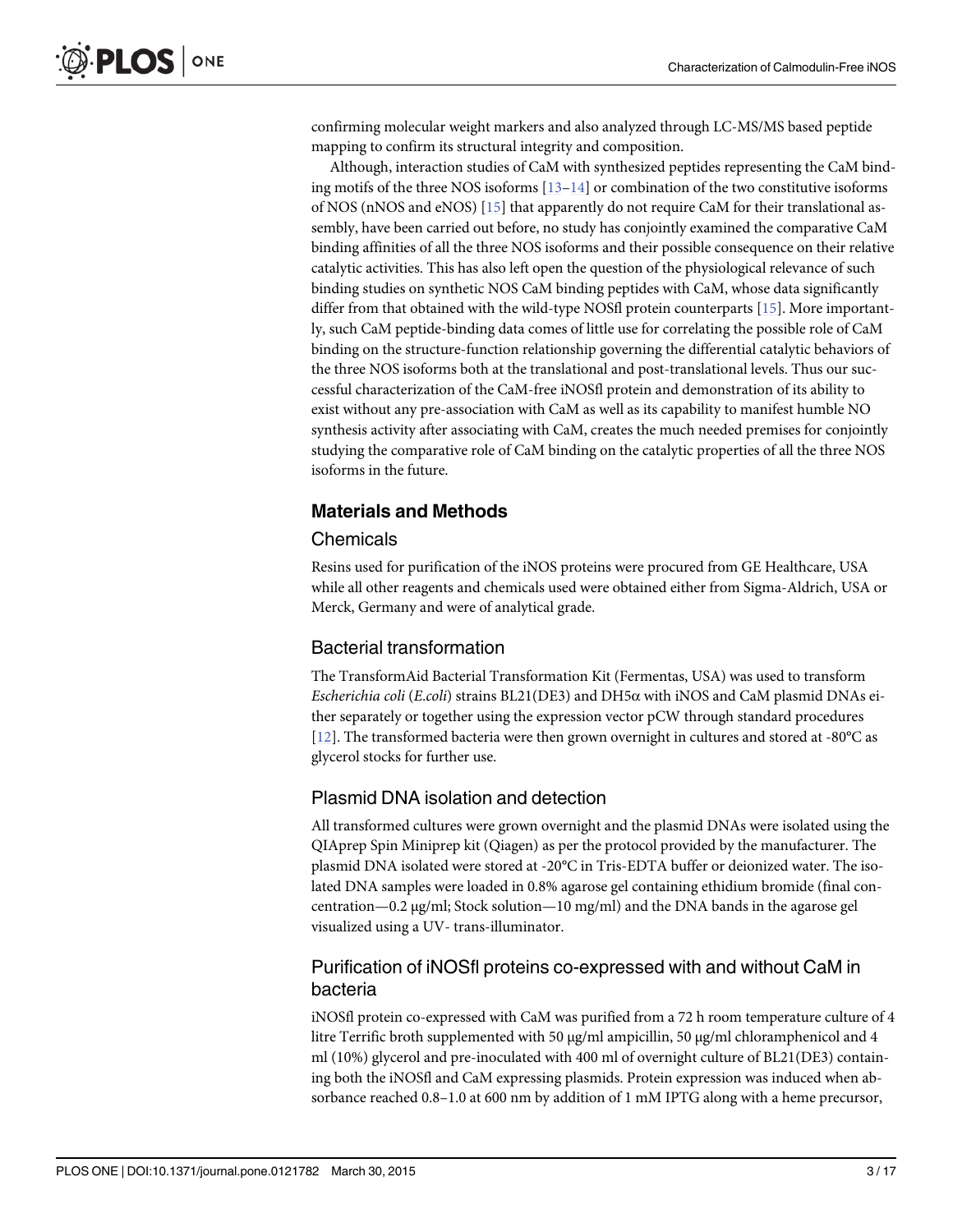<span id="page-3-0"></span>δ-Ala (delta-aminolevulinic acid), to a final concentration of 400 μM and incubated for another 72 h at room temperature under aerobic environment (25°C). Cell pellets were then harvested by centrifugation and resuspended in 1/5 culture volume of lysis buffer (40 mM EPPS, pH 7.6, DTT 3mM) in the presence of L-Arg (1 mM) and  $H_4B$  (10  $\mu$ M). The bacterial cell debris was removed by centrifugation at 17,000 rpm for 30 min. The supernatant, containing the iNOSfl protein, was subjected to ammonium sulfate precipitation and was further precipitated by centrifugation. The supernatant was then loaded into a Ni-NTA resin (25 ml, GE Healthcare) column pre-charged with 50 mM  $NiSO<sub>4</sub>$  and equilibrated with an equilibration buffer consisting of 40 mM EPPS buffer, pH 7.6, 10% glycerol, 1 mM PMSF/EtOH, 1mM L-Arg, 10 μM H4B and 250 mM NaCl. The column was then thoroughly washed with the EPPS buffer to remove all non-specifically bound proteins following which the bound iNOSfl protein was eluted with 160 mM imidazole. The Ni-NTA eluate was thereafter subjected to 2',5' ADP-Sepharose (GE Healthcare) column chromatography during which the column was equilibrated with 40 mM EPPS buffer (pH 7.4), 3 mM DTT, 2  $\mu$ M FAD and 10% glycerol with 1 mM L-Arg and 10  $\mu$ M H4B. The column was then washed thoroughly to remove all unbound proteins and the iNOS protein was finally eluted with 10 mM NADPH. The eluate containing the iNOSfl protein was concentrated using a 50-MWCO concentrator (Amicon) and the concentrated protein was dialyzed at 4°C against a dialysis buffer containing 40 mM EPPS (pH 7.6), 10% glycerol, 1 mM DTT, 250 mM NaCl along with 1 mM L-Arg and 10  $\mu$ M H<sub>4</sub>B and thereafter stored in small aliquots at -85°C. The purity of the iNOSfl protein was checked spectrophotometrically and also through SDS-gel electrophoresis.

Bacterially expressed recombinant CaM-free full-length iNOS protein has a comparatively poor yield compared to the CaM co-expressed form of iNOSfl [\[12\]](#page-16-0). Recognizing this, the CaMfree iNOS protein was expressed and inoculated in a Terrific broth culture volume of almost six times higher culture volume (24 liters of Terrific broth culture) compared to that used for expressing the iNOSfl protein along with CaM expression. The protein was purified following similar protocols as mentioned above. The purity of the protein obtained was checked spectrophotometrically and also through SDS-PAGE analysis. The protein was also detected through Western blot using iNOS antibody and also by peptide mapping using Nano-LC-MS/MS based protein analysis.

# Gel filtration chromatography (FPLC)

Gel filtration chromatographic analysis of dimer-monomer content of iNOS proteins expressed in absence and presence of CaM was performed using ÄKTA purifier fast protein liquid chromatography system (GE Healthcare). Equal amounts of protein were loaded into a Superdex-200 gel filtration column (GE Healthcare) at 4°C. Chromatography was performed according to the protocol described previously [\[16](#page-16-0)]. Fractions of 500 μl were collected from sizeexclusion column and part of it (100 μl) was subjected to 8% SDS-PAGE based immunoblotting of iNOSfl using mouse anti-iNOS monoclonal antibody. NO synthesis activity of each eluted fraction was also estimated using the Griess assay as described below.

# Low temperature SDS-PAGE of iNOS

Dimer and monomer contents of iNOS proteins were also examined using the low temperature SDS-PAGE method of Klatt et al. [[17](#page-16-0)] with modifications. Equivalent amounts (in terms of protein content) of the CaM-replete and CaM-free iNOS was mixed with 20 μl of sample buffer containing 0.125 M Tris-HCl (pH 6.8), 2% (w/v) SDS, 20% (w/v) glycerol and 0.02% (w/v) bromophenol blue and subjected to SDS-PAGE in an ice-water bath at a constant current of 10 mA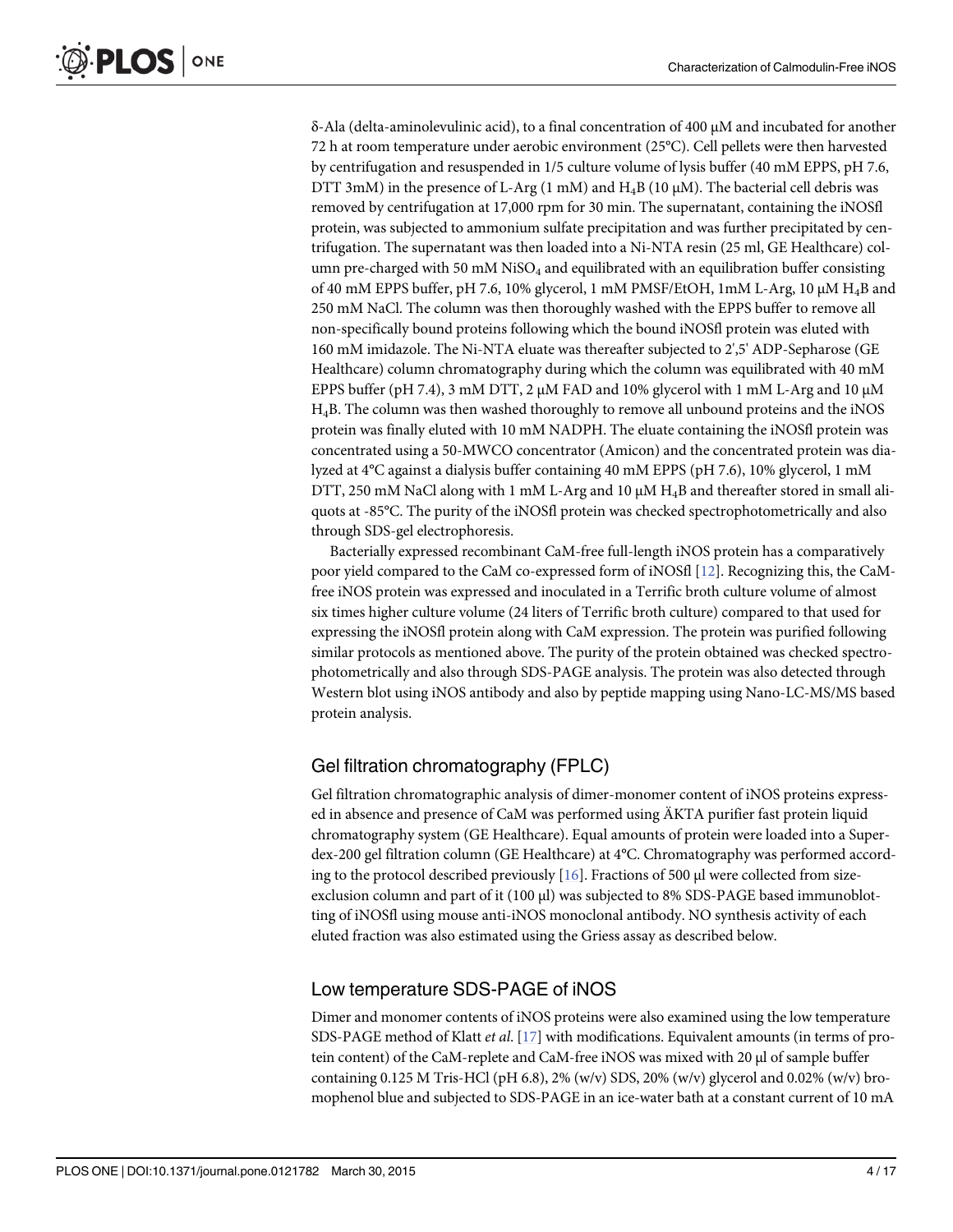<span id="page-4-0"></span>using a Mini Protean III apparatus (Bio-Rad). The casted gels and buffers used were all equilibrated at 4°C prior to the electrophoresis experiment to maintain the cold temperature.

#### NO synthesis activity

NO synthesis of fractions (100 μl) collected from FPLC were assayed in a 96-microwell plates in an assay buffer containing 40 mM EPPS, 3 mM DTT, 4  $\mu$ M FAD, 4  $\mu$ M FMN, 10  $\mu$ M H<sub>4</sub>B,  $10 \text{ mM } L$ -Arg, 0.5 mM EDTA, 1.2 mM CaCl<sub>2</sub>, 1 μM CaM, 0.1 mg/ml bovine serum albumin (BSA), 18 units/ml catalase and 10 units/ml superoxide dismutase. NADPH (10 mM) was added to trigger NO production at 37°C and the plate was incubated for 30 min before the reaction was frozen with the addition of 100 μl Griess reagent to each well. The absorbance of the red azo dye formed by the reaction of the Griess reagent and the nitrite produced as a result of NO solubilization in the aqueous reaction mixture was measured at 550 nm in a VersaMax microplate reader (Molecular Devices). The NO produced was evaluated using  $NaNO<sub>2</sub>$  standards. Whereas, steady-state rates of NO synthesis were determined by the spectrophotometric oxyhemoglobin assay using a difference extinction coefficient of 38 mM<sup>-1</sup> cm<sup>-1</sup> for the oxyhemoglobin to methemoglobin transition at 401 nm  $[18]$ . The assay buffer used was the same as mentioned above except that 10  $\mu$ M oxyhemoglobin and 0.5  $\mu$ M NOS was used for the assay. The reactions were initiated by addition of 10 mM NADPH and the absorbance change at 401 nm was recorded at 25ºC to quantify the amount of NO produced.

#### Spectrophotometric measurement of heme

UV-visible wavelength scans were recorded at room temperature on a Shimadzu UV-2450 spectrophotometer. For recording the spectra of CO binding to NOS, CO was first bubbled into the protein and sodium dithionite was further added and the proteins were subjected to wavelength scanning between 300 and 700 nm. The ferrous–CO adduct absorbance at 444 nm was used to determine heme content in the protein using an extinction coefficient of 74 mM<sup>-1</sup> cm<sup>-1</sup> (A<sub>444</sub>–A<sub>500</sub>)

#### Heme content measurement using PIA-514

PIA-514, a highly sensitive and photostable iNOS heme-binding fluorescent compound developed by our group, was deployed to quantify the heme content in iNOS proteins expressed in the presence and absence of CaM. The protein was incubated with PIA-514 for 30 min to enable complete PIA-514 binding to the iNOS heme and subsequent estimation of heme-content by fluorescence imaging of the gel bands through excitation at a wavelength of 520 nm and emission at 560 nm.

#### Immunoblotting for detection of iNOS and CaM proteins

Following electrophoresis, the proteins were transferred from the gels to PVDF membranes, blocked with 5% BSA and subjected to immunoblotting for iNOS using anti-mouse iNOS antibody (1:4000) (BD Transduction Laboratories) following standard protocols [\[19\]](#page-16-0). Protein bands representing the iNOSfl dimer and monomer were detected using mouse secondary antibody (1:10,000) and ECL chemiluminescence detection kit (GE Healthcare). Presence or absence of CaM association with the purified iNOSfl proteins expressed with or without CaM coexpression, was detected from SDS-PAGE protein immunoblots of equivalent amounts of the purified iNOSfl proteins using CaM-specific anti-mouse monoclonal antibody (1:100) (Sigma-Aldrich). Contents of the two iNOSfl enzymes in their purified protein preparations were determined using Western blot based densitometric evaluation of their immunoblot bands using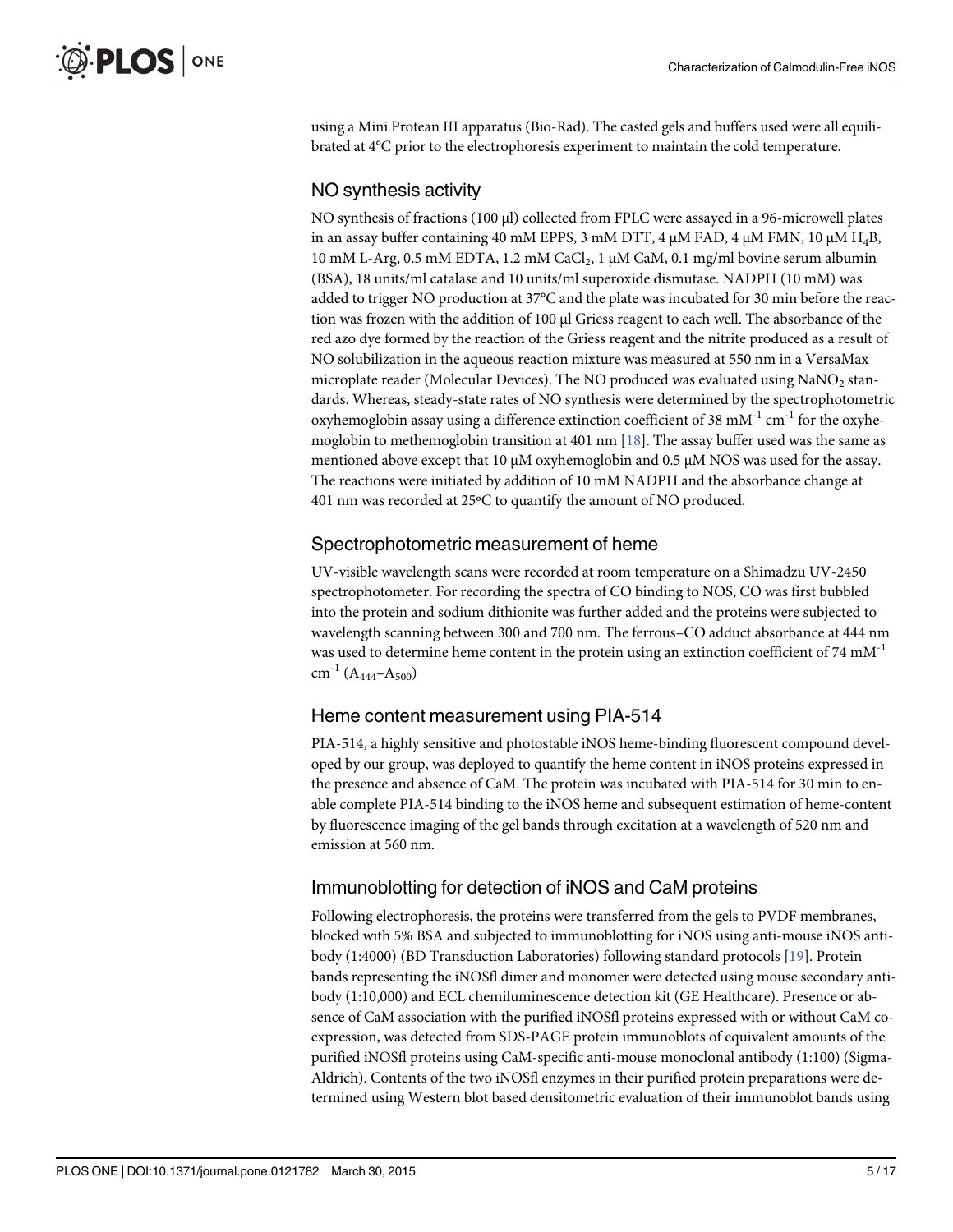anti-iNOSfl monoclonal antibodies (B.D Biosciences), prior to subjecting equivalent amounts of the two enzymes, determined therefrom, to separate CaM and iNOS immunoanalysis from replicate SDS-PAGE gels by Western blotting.

### In-solution trypsin digestion

iNOSfl proteins expressed and purified both in the presence and absence of CaM were diluted in a digestion buffer containing 50 mM ammonium bicarbonate solution. The disulfide bonds were reduced by adding freshly prepared 45 mM dithiothreitol (DTT) in 50 mM ammonium bicarbonate solution (1 nmol of protein was treated with 1μl of the DTT solution and incubated for 15 min at 50°C). For alkylation of cysteine residues, freshly prepared 100 mM solution of iodoacetamide (IAA) was dissolved in 50 mM ammonium bicarbonate solution (1 nmol of protein was alkylated by adding 1μl of the IAA solution and further incubated in the dark for 15 min at room temperature). Excess IAA in the protein sample was removed by addition of 1μl DTT solution. A small volume aliquot of the trypsin stock solution (1 mg/ml) was added to the above mix to obtain a final enzyme: substrate ratio of 1:50 (mass: mass). After addition of trypsin, the sample was incubated overnight at 37°C after which the enzyme activity was stopped by addition of a small aliquot of 10% trifluoroacetic acid (TFA).

## Liquid Chromatography-Mass Spectrometry Analysis (LC-MS/MS Analysis)

In-solution tryptic digested peptides were subjected to nano-LC-MS/MS analysis on a maXis impact mass spectrometer (Bruker Daltonics) equipped with a nano-advance LC (Bruker Daltonics, having a Biosphere C18 nano column (100 mm x 100 μm) (Nanoseparation, ) having C18 of 5 μm particle size and 120 Å pore size. The peptides were loaded onto the C18 trap column (5 μm, 120A, 10mm X 100 μm), Nano separation using an auto-sampler and desalted and concentrated for 2 min at a flow-rate of 5000 nL/min in isocratic mode. The mobile phase buffers used were—Mobile Phase A, consisting of 0.1% formic acid dissolved in MS grade water and Mobile Phase B, containing 0.1% formic acid dissolved in MS grade acetonitrile. Flow rate was automatically adjusted to 300 nl/min for gradient separation of desalted peptides using the following gradient protocol—5% buffer B to 40% buffer B was run for 30 min followed by 40% buffer B to 90% buffer B for 5 min; and 90% buffer B to 2% buffer B for 10 min. The total time for nano-LC-MS/ MS analysis was 52 minutes. The mass spectrometer was operated in a datadependent fashion, the 20 most abundant precursor ions (threshold 3000 cts) selected from the MS spectrum were MS/MS fragmented via collision-induced dissociation (CID). Each full MS scan was acquired over a mass range of 50−2200 m/z. Dynamic exclusion was set with one repeating count (active exclusion after 3 spectra, released after 1 min). Flex analysis software version 3.4 was used to analyze the results of the peptide mapping.

# Isothermal Titration Calorimetry (ITC)

ITC experiment was performed for studying the thermodynamic binding interaction between the CaM-free iNOS and CaM and to confirm the presence as well as functional integrity of the CaM binding site in the CaM-free iNOS. The iNOSfl and CaM proteins were respectively dissolved in 200 μl and 2 ml ITC buffer (40 mM EPPS, 10% glycerol, 150 mM NaCl and 2 mM  $Ca<sup>2+</sup>$ ) and the sample was degassed for 10 min before the titration. CaM binding rate to iNOSfl (-CaM) was determined by using 20 μM of the enzyme against 8 μM of CaM. Acquisition data was analyzed using MicroCal Origin Version 2.9 (MicroCal Software, Inc.). The heat of ligand dilution was determined by injecting ligand into the same ITC buffer and subtracted from the experimental values. The binding constants were quantified by fitting the evolved heat in single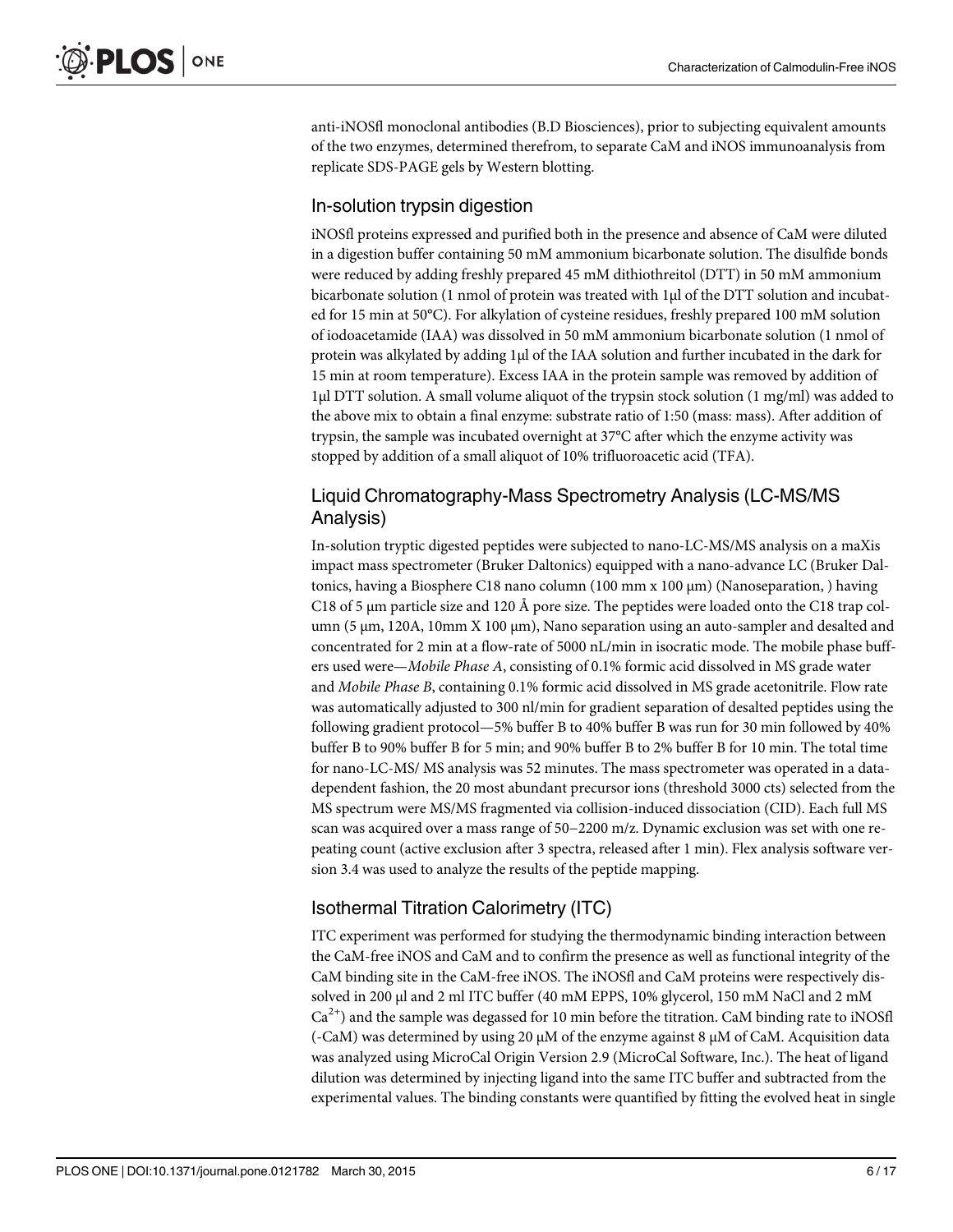<span id="page-6-0"></span>injection to a single-site binding model using a nonlinear least-squares method and the binding stoichiometry (n), the association constant  $(K_a)$  and the enthalpy change ( $\Delta H$ ) were obtained from the fitted curve. The values of the Gibbs free energy change  $(\Delta G)$  and the entropy change ( $ΔS$ ) were calculated from the equation:  $ΔG = -RT ln Ka = ΔH - TΔS$ , where R is the gas constant and T is the absolute temperature in Kelvin.

### Cytochrome c and Ferricyanide reductase activity

The cytochrome c and ferricyanide reductase activities were determined by monitoring the change of absorbance at 550 nm and 420 nm, using extinction coefficients of 21  $mM^{-1}cm^{-1}$ and 1.01 mM<sup>-1</sup>cm<sup>-1</sup> respectively as previously reported  $[20]$ . The assays were carried out in cuvettes at 25°C. The assay buffer contained 40 mM EPPS, pH 7.6, 4 μM FAD, 0.1 mg/ml BSA, 10 μg/ml CaM, 0.6 mM EDTA, 10 units /ml catalase, 10 units/ml superoxide dismutase to which either 0.1 mM cytochrome c or potassium ferricyanide was added. After the addition of the iNOSfl enzyme (50nM), the reaction was initiated by adding 0.1 mM NADPH and the rate of reduction of cytochrome c and ferricyanide determined from the slopes of the reaction curves.

#### Measurement of flavin content of iNOSfl

To calculate the total flavin content in iNOS proteins, flavin fluorescence emission spectra were measured by exciting samples at 450 nm and flavin fluorescence emission was measured from 470 to 650 nm. Total flavin was calculated using a flavin (FMN and FAD) standard curve with the same measurement parameters. All spectra were corrected for instrumental artifacts by subtracting the baseline emission spectrum of the buffer.

# Measurement of apparent  $K_m$  values for L-Arg or  $H_4B$

Apparent  $K<sub>m</sub>$  values were determined by fitting plots of the NO synthesis activity versus L-Arg or  $H_4B$  concentration. In the case of  $K_m$  measurements for L-Arg, iNOSfl proteins were purified in the presence of L-Arg and  $H_4B$  and thereafter dialysed against a buffer with a higher concentration of  $H_4B$  (200 μM) and no L-Arg to remove L-Arg from the protein and obtain a H4B bound iNOSfl protein. Corresponding NO synthesis activities of the protein was determined using different concentration of L-Arg (1–20 mM) and plotted to determine  $K_m$  of L-Arg for iNOSfl. Similarly, for the  $K_m$  measurements for  $H_4B$ , iNOSfl protein initially purified in the presence of L-Arg and H4B was dialysed against a buffer with a higher concentration of L-Arg (20 mM) and no H4B to obtain a H4B-free, L-Arg bound iNOSfl protein. Corresponding NO synthesis activities were plotted similarly against different concentrations of H<sub>4</sub>B (5–100 μM) to determine K<sub>m</sub> of H<sub>4</sub>B for iNOSfl [\[21\]](#page-16-0).

#### Results and Discussion

#### Expression and purification of recombinant murine iNOSfl protein in the absence and presence of CaM

E.coli BL21(DE3) bacterial cells either transformed with murine iNOSfl expressing plasmids alone or co-transformed with CaM expressing plasmids were used for expressing iNOSfl proteins in the absence and presence of CaM. [Fig 1,](#page-7-0) Panel A depicts the DNA profiles of the above transformed bacterial cells showing the successful incorporation of the iNOSfl expressing plas-mids with [\(Fig 1A](#page-7-0), Lane 1) and without the CaM expressing plasmid [\(Fig 1A,](#page-7-0) Lane 3) against the only CaM expressing plasmid as a reference [\(Fig 1A,](#page-7-0) Lane 2). Whereas Panels B and C show the SDS-PAGE protein profiles for the fractions defining the different purification stages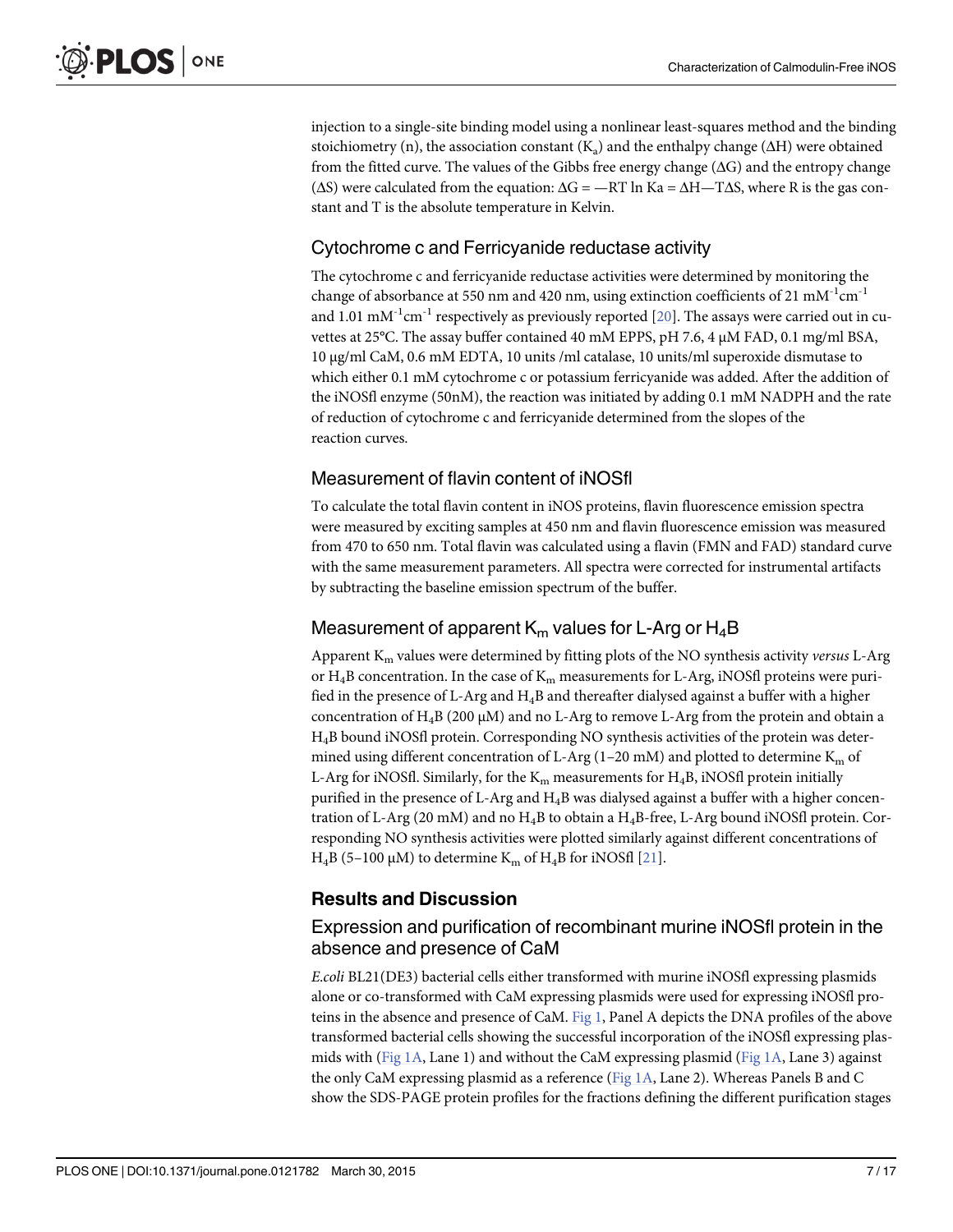<span id="page-7-0"></span>



plasmid DNA profiles in BL21(DE3) E. coli cells containing iNOSfl expressing plasmids along with (lane 1) or without (lane 3) CaM expressing plasmids against only the CaM plasmid DNA (lane 2). 0.5 μg each of the isolated DNA samples were loaded in 0.8% agarose gel in which the DNA size ranged between 9.5 to 3.5 kb. Panels B and C show the 10% SDS-PAGE profiles of the protein fractions collected at each step of purification of iNOSfl coexpressed with CaM (B) and without CaM (C) respectively. SDS-PAGE protein profiles represent 10 μl of the indicated fractions after staining with Coomassie blue. Panel B depicts the protein profiles of fractions collected at different stages of purification of iNOSfl in the presence of CaM comprising of the suspension of the ammonium sulphate cut pellet of the bacterial lysate (Lane 1); Ni-NTA column flow through (Lane 2); Ni-NTA imidazole eluate (Lane 3); ADP column flow through (Lane 4); ADP column zero wash (Lane 5); ADP column NADPH eluate (Lane 6) and concentrated NADPH eluate of the purified iNOSfl protein expressed with CaM (Lane 7) along with standard molecular weight markers (Lane 8). Similarly, Panel C shows the protein profiles of fractions collected at different stages of purification of iNOSfl in the absence of CaM, namely the suspension of the ammonium sulphate cut pellet of the bacterial lysate (Lane 1); Ni-NTA column flow through (Lane 2); Ni column zero wash (Lane 3); Imidazole eluate (Lane 4); ADP column flow through (Lane 5); ADP column zero wash (Lane 6); ADP column NADPH eluate (Lane 7) and concentrated NADPH eluate of the purified iNOSfl (-CaM) protein (Lane 8) along with standard molecular weight markers (Lane 9). The pure iNOSfl bands are boxed in Panels B and C.

doi:10.1371/journal.pone.0121782.g001

of the iNOSfl proteins in the presence (Fig 1B) and absence of CaM (Fig 1C). Although the sequential Ni-NTA affinity column chromatography (utilizing its affinity for the His-6-tag at the N-terminal end of the recombinant iNOSfl protein) followed by the 2', 5', ADP-sepharose affinity chromatography (exploiting its affinity for the C-terminal NADPH binding domain) was carried out to ensure that only the full-length version of the iNOS protein (iNOSfl) consisting of the entire oxygenase and reductase domains is purified and not its fragmented or proteolyzed forms for final characterization, we did observe substantial amounts of proteins in the range of 50–75 kDa especially in case of the iNOSfl purified in the absence of CaM. This could be due to the fragmentation of the extremely fragile CaM-deficient iNOSfl protein postpurification and during electrophoretic separation besides contribution from bacterial proteins that manage to adhere to both the Ni-NTA as well as 2'-5' ADP resins. This perhaps also explains why we accomplished purification of about 100–120 mg of the purified iNOSfl protein from 1 litre of the bacterial culture when the enzyme was co-expressed with CaM in contrast to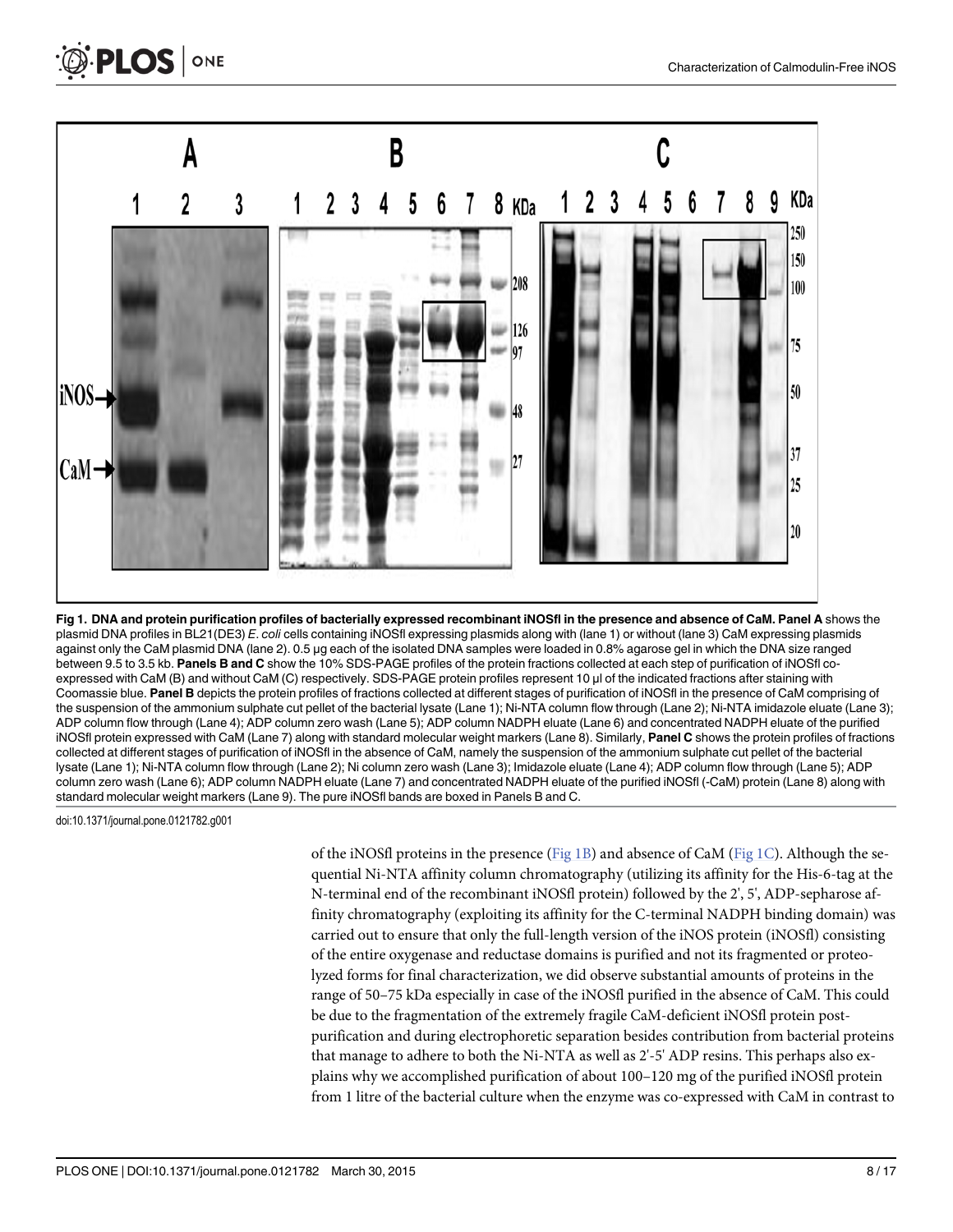<span id="page-8-0"></span>about 15–18 mg of the protein per litre bacterial culture when it was expressed in the absence of CaM. Such constraints compelled us to use almost six times more culture volume for the purification of the CaM-deficient enzyme compared to its CaM-replete counterpart for our comparative characterization studies.

#### Relative characterization of the iNOSfl proteins expressed and purified in the presence and absence of CaM

In order to determine whether co-expression with CaM is mandatory for making iNOS capable of dimerization, an essential post-translational modification required for rendering the enzyme active, we attempted to examine possible levels of dimer and monomer in the CaM-deficient iNOSfl protein against its CaM-replete counterpart through a previously standardized lowtemperature SDS-PAGE based immunoblotting of iNOSfl [\[17](#page-16-0)]. In fact to accomplish this comparison, we had to use almost 200 μg equivalents of the two proteins in the SDS-PAGE in order to make detectable provisions for the poor expression levels of the CaM-deficient iNOSfl protein. [Fig 2](#page-9-0), Panel A shows the comparative levels of iNOSfl dimer and monomer as manifested by such analysis using a monoclonal anti-iNOS antibody. The corresponding SDS-PAGE based CaM-immunoblots of equal amounts of the above purified iNOSfl proteins [in terms of iNOS protein content determined through anti-iNOS Western blot ( $Fig 2$ , Panel B)] using a monoclonal anti-CaM antibody, revealed the presence of CaM, as a probable evidence of its association with the iNOSfl protein co-expressed with CaM ([Fig 2](#page-9-0), Panel B). However, no CaM was detected in the iNOSfl protein expressed and purified in the absence of CaM ([Fig 2](#page-9-0), Panel B) confirming that the bacterial expression system used [E.coli BL21(DE3)] probably does not produce this protein. Such observations were indeed consistent with previous reports that CaM remains closely bound to the iNOSfl protein when they are expressed together [[22,12](#page-16-0)].

Estimation of relative heme content of the two proteins both by a heme-specific fluorescent probe, PIA-514 ([Fig 2C\)](#page-9-0) as well as heme-CO adduct evaluation ([Fig 2E and 2F](#page-9-0) and [Table 1](#page-9-0)) of Western blot based equivalent amounts of iNOSfl proteins ([Fig 2D\)](#page-9-0), respectively revealed almost 12 to 10 folds higher heme presence in the CaM-replete iNOSfl compared to its CaMdeficient counterpart [\(Fig 2G\)](#page-9-0). This observation contradicted previous reports that suggested that iNOSfl purified in the absence of CaM was essentially heme-free [\[12](#page-16-0)]. Moreover, the detectable presence of a dithionite reduced heme-CO adduct soret absorbance at 444 nm for the CaM-deficient iNOS protein ([Fig 2F\)](#page-9-0) revealed that the whole or part of its heme iron was also axially ligated to a cysteine thiol as is prominently observed in the normal and active CaMreplete iNOS ([Fig 2E\)](#page-9-0). Such results do establish that although the absence of CaM coexpression does compromise the level of heme-incorporation in the iNOSfl protein to a considerable extent, it does not render the enzyme completely heme-free nor does it completely restrain the enzyme from productively utilizing such low level of incorporated heme to form detectable levels of the NOS dimer.

In order to check whether the modest amount of the NOS dimer in the CaM-deficient iNOSfl was active enough to sustain detectable NO synthesis, we subjected it along with the CaM-replete iNOSfl to the sensitive oxyhemoglobin assay (see ['Methods and Materials](#page-2-0)') using equivalent amounts of the purified proteins. Indeed, the iNOSfl protein expressed in the absence of CaM could manifest a NO production capability which was almost nine times less than its CaM-associated counterpart [\(Table 1](#page-9-0)). We further examined the relative  $K_m$  values for the substrate, L-Arg and the critical cofactor, H4B for the CaM-deficient and replete iNOS proteins through a NO-synthesis based evaluation of the same, and found that the  $K_m$  for L-Arg and H4B were respectively six and four times lower for the CaM-deficient enzyme compared to its CaM-bound form [\(Table 1](#page-9-0)). This indicated that the same factors that probably contributed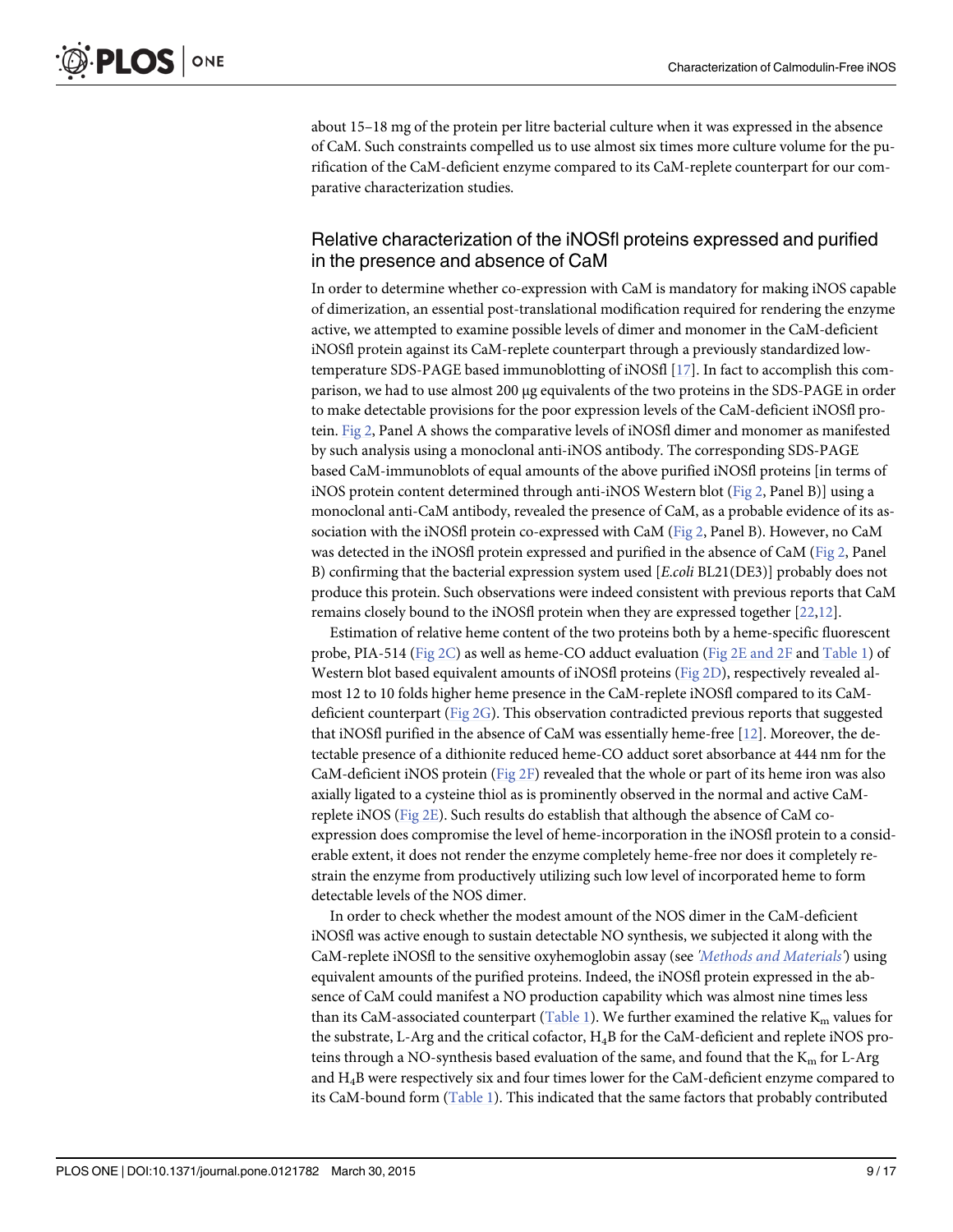<span id="page-9-0"></span>

[Fig 2. I](#page-8-0)mmunoblot of purified iNOSfl co-expressed with and without CaM and PIA-514-based fluorescence SDS-PAGE for heme content estimation. Panel A shows the Western blot using anti-mouse iNOSfl monoclonal antibody for detection of possible NOS dimer and monomer in iNOSfl proteins (200 µg each) expressed with (Lane 1) and without CaM (Lane 2) through a low temperature SDS-PAGE (see '*[Materials and Methods](#page-2-0)'*). Panel B depicts the corresponding Western blot bands of CaM in a SDS-PAGE immunoblot of equivalent amounts of the purified iNOSfl proteins co-expressed with (Lane 1) and without (Lane 2) CaM expressing plasmids against their iNOSfl protein equivalence immunoblots. Panel C shows the fluorescence SDS-PAGE gel electrophoresis band images of heme in equivalent amounts of the iNOSfl proteins expressed in the presence (Lane 1) and absence (Lane 2) of CaM, based on Western blot based evaluation and analysis of equivalent amounts of the iNOSfl proteins (Panel D). The iNOSfl proteins were also pre-incubated with 2 μM of a newly developed iNOS-heme specific probe called PIA-514 (labeled with Alexafluor 514) and the resulting SDS-PAGE gel was scanned at an excitation of 520 nm and emission of 560 nm to visualize the heme-specific fluorescence bands shown in Panel C. Panels E and F show the corresponding levels of heme-CO peaks at 444 nm depicting relative heme content in the iNOSfl proteins expressed in the presence (Panel E) and absence (Panel F) of CaM. Panel G depicts the comparative percentage heme content of the CaM-deficient and CaM-replete iNOSfl proteins depicted in Panels C (PIA-514 staining) against that in Panels E and F (heme-CO-adduct estimation) considering heme content of the iNOSfl protein purified in the presence of CaM as 100%. Data represent three independent experiments done under similar conditions.

500

Wavelength (nm)

400

600

600

Heme-CO adduct PIA-Staining

doi:10.1371/journal.pone.0121782.g002

CaM (17 KDa)

inos

(130 KDa)

 $0.00$ 

400

500

Wavelength (nm)

|               |  |  | Table 1. Relative Heme, Steady state NO synthesis and Arg and $H_4B K_m$ values for iNOSfl proteins expressed and purified in the presence and ab- |  |
|---------------|--|--|----------------------------------------------------------------------------------------------------------------------------------------------------|--|
| sence of CaM. |  |  |                                                                                                                                                    |  |

| Protein                  | Heme<br>(µM)                 | NO synthesis activity (min <sup>-1</sup> ) per $\mu$ q of<br>protein | $*K_{m}$ (Arg) at 25°C( $\mu$ M) per $\mu$ g of<br>protein | $*K_{m}$ (H <sub>4</sub> B) at 25°C(µM) per µg of<br>protein |
|--------------------------|------------------------------|----------------------------------------------------------------------|------------------------------------------------------------|--------------------------------------------------------------|
| iNOSfl<br>(+ CaM)        | $50.45 \pm 3.6$ $94 \pm 3.2$ |                                                                      | $3.7 \pm 0.08$                                             | $1.92 \pm 0.55$                                              |
| <b>iNOSfl</b><br>(- CaM) | $4.65 \pm 0.38$              | $10.8 \pm 0.6$                                                       | $0.42 \pm 0.06$                                            | $0.21 \pm 0.02$                                              |

\*Apparent K<sub>m</sub> values were derived from NO synthesis measurements taken at room temperature (25°C). All assays are described under 'Materials and Methods'. Results shown are the mean and S.D. of three independent experiments done under similar conditions.

doi:10.1371/journal.pone.0121782.t001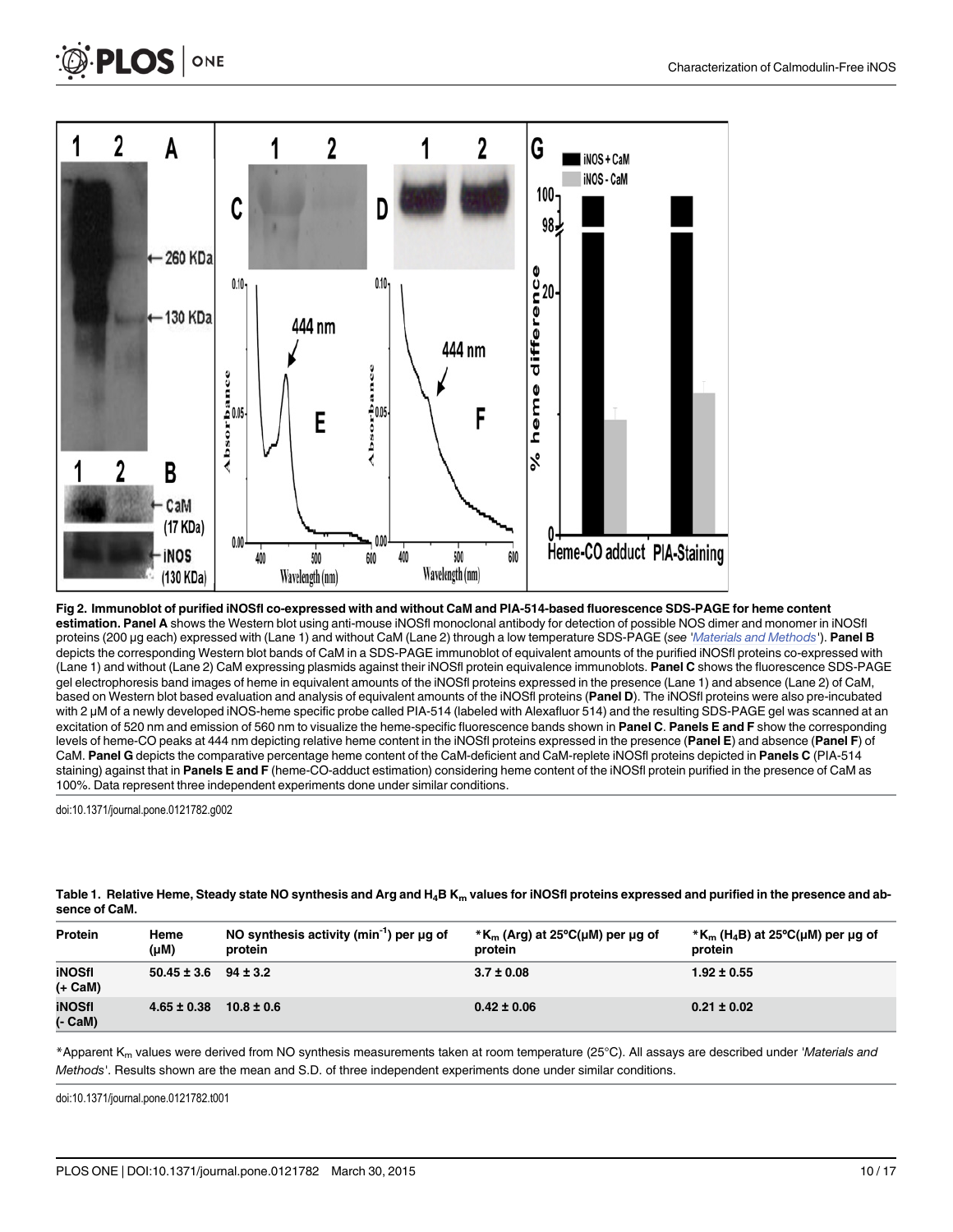<span id="page-10-0"></span>to the poor level of heme incorporation in the newly synthesizing iNOSfl protein due to the absence of CaM, were probably involved in adversely affecting the binding of the substrate, L-Arg and the catalytically indispensible cofactor for iNOS, H4B to the CaM-deficient iNOSfl protein. Whether such effect is a consequence of poor heme incorporation or overall fallout of possible misfolding of the nascent iNOSfl protein subunits during its translational or post-translational assembly in the absence of CaM, needs to be further investigated. However, it is clear from the above observations that CaM has a partial role in imparting the required structure-function integrity to the iNOSfl oxygenase domain for executing accurate interactions with the major catalytic and functional stakeholders of iNOS for efficient NO synthesis.

We further analyzed the two proteins through size exclusion chromatography or gel filtration to more precisely examine their relative dimer-monomer content as well as catalytic efficiency of their dimeric forms. [Fig 3](#page-11-0) shows the native gel-filtration profiles of the purified iNOSfl proteins expressed in the presence ([Fig 3A1\)](#page-11-0) and absence of CaM [\(Fig 3A2](#page-11-0)). As is apparent, the dimer content of the CaM-deficient iNOSfl protein ([Fig 3A1\)](#page-11-0) was significantly lower (28%) compared to its CaM-replete counterpart ( $Fig 3A2$ ) which was almost completely dimeric. When the fractions collected through the above gel filtration analysis representing the dimeric and monomeric populations of the two proteins were subjected to SDS-PAGE [\(Fig 3B\)](#page-11-0) as well as NO-synthesis assay (Fig  $3C$ ), discernibly poor dimer content (Fig  $3B2$ ) as well as comparative activities of such dimeric fractions [\(Fig 3C2](#page-11-0)) were observed for the CaM-deficient iNOSfl protein when compared to the CaM-rich iNOSfl ( $Fig 3B1$  and  $3C1$ ). It is intriguing that the previous and possibly the first characterization study of such CaM-deficient iNOSfl protein did notice almost similar dimer content compared to us through the same analysis but unfortunately failed to register any activity for such dimeric fractions through their NOS activity assays [\[12](#page-16-0)]. One possibility for such discrepancy could be the use of apparently low amounts of the CaM-deficient iNOSfl protein in their study [\[12\]](#page-16-0) for the NOS activity assays which compounded by the extremely poor activity of such protein did not perhaps allow them to register any detectable heme presence or NO-synthesis of such dimeric fractions or the purified protein, thus driving them to infer that the iNOSfl protein synthesized in the absence of CaM coexpression is 'heme-free' as well as 'inactive'. The fact that we used almost 4–5 times more protein for such analysis compared to that used for heme-replete iNOS following standard assay protocols, was possibly a determining factor behind our overcoming any existing sensitivity barriers governing the detection thresholds of the techniques utilized for such assays and recording both the presence of heme and detectable NO synthesis in the CaM-free iNOSfl protein.

Although a functional heme-moiety (P450-heme) is essential for dimerization of NOS and rendering it catalytically active, the relation between the heme content, dimer level and the NO formation activity is not found to be stoichiometric for the NOS enzyme largely because there are several other factors involved in dimerization as well as catalysis of NOS besides heme (i.e L-Arg,  $H_4B$  etc.) [\[8](#page-16-0)]. In fact, it is even more challenging to interpret such relation in the case of the CaM-deficient iNOS which despite having a normal reductase domain has a functionally defective oxygenase domain not only in terms of its poor heme content but its affinity for the substrate, L-Arg as well as the essential cofactor  $H_4B$  when compared to the CaM-replete iNOSfl protein, which shows a more definitive pattern of correlation between its heme content, dimerization capability and catalytic activity.

To figure out whether the iNOSfl protein purified in the absence of CaM is structurally intact or has the complete functional sequence compared to that of the CaM-replete iNOSfl protein, we subjected the purified protein to LC-MS/MS based peptide mapping analysis. [Fig 4](#page-12-0) shows that the in-solution tryptic digest of the purified CaM-deficient iNOSfl protein when subjected to such analysis generated mass chromatograms for at least seven peptides that could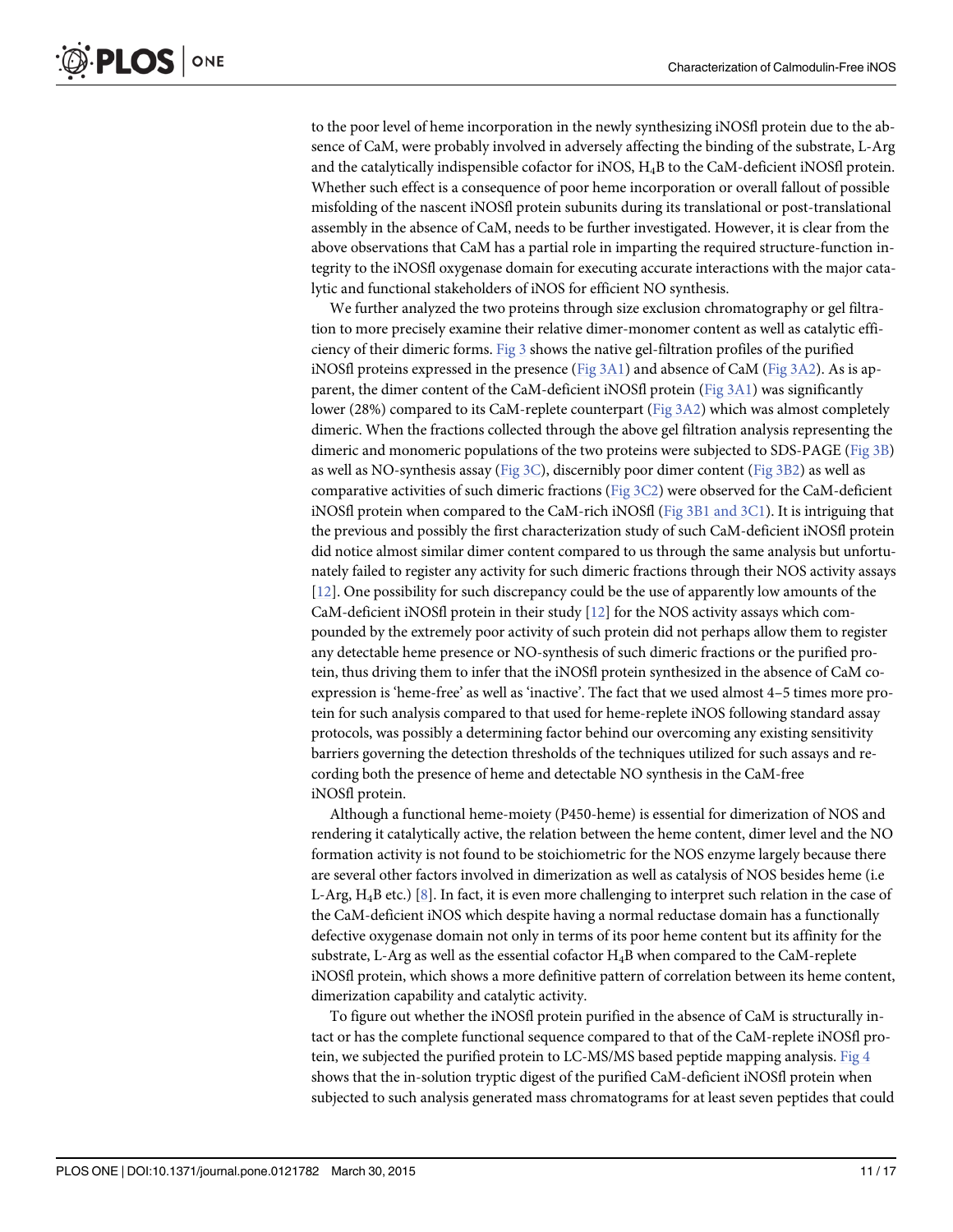<span id="page-11-0"></span>

[Fig 3. E](#page-10-0)valuation of dimer-monomer content and corresponding catalytic activities of iNOSfl proteins co-expressed with and without CaM. Top panels depict the gel filtration chromatography profiles of the dimer and monomer of the purified iNOSfl proteins expressed in the presence (Panel A1) and absence (Panel A2) of CaM while the middle panel shows the corresponding SDS-PAGE based immunoblots of iNOS proteins depicting corresponding levels of the iNOS dimer and monomer in the indicated protein fractions (100 μl) for the iNOSfl proteins expressed with (Panel B1) and without (Panel B2) CaM. The bottom panel shows the NO synthesis activities of the same iNOSfl protein fractions measured through the Griess assay (see '[Materials and Methods](#page-2-0)') against a sodium nitrite standard curve. Data shown are representative of three independent experiments done under similar conditions.

doi:10.1371/journal.pone.0121782.g003

be attributed to the murine iNOSfl protein ( $Fig 4$  and  $Fig 5A$ ) which virtually encompassed almost the entire sequence of the established sequence of the full-length version of the iNOSfl protein ([Fig 5B\)](#page-13-0). This indicated that the CaM-free iNOSfl protein indeed had the same complete sequence of the functional CaM-replete iNOSfl protein [\[13\]](#page-16-0). Moreover, no peptide match with the CaM protein was found through the same analysis, further confirming the absence of CaM association with the iNOSfl protein expressed and purified in the absence of CaM expressing plasmids in E.coli.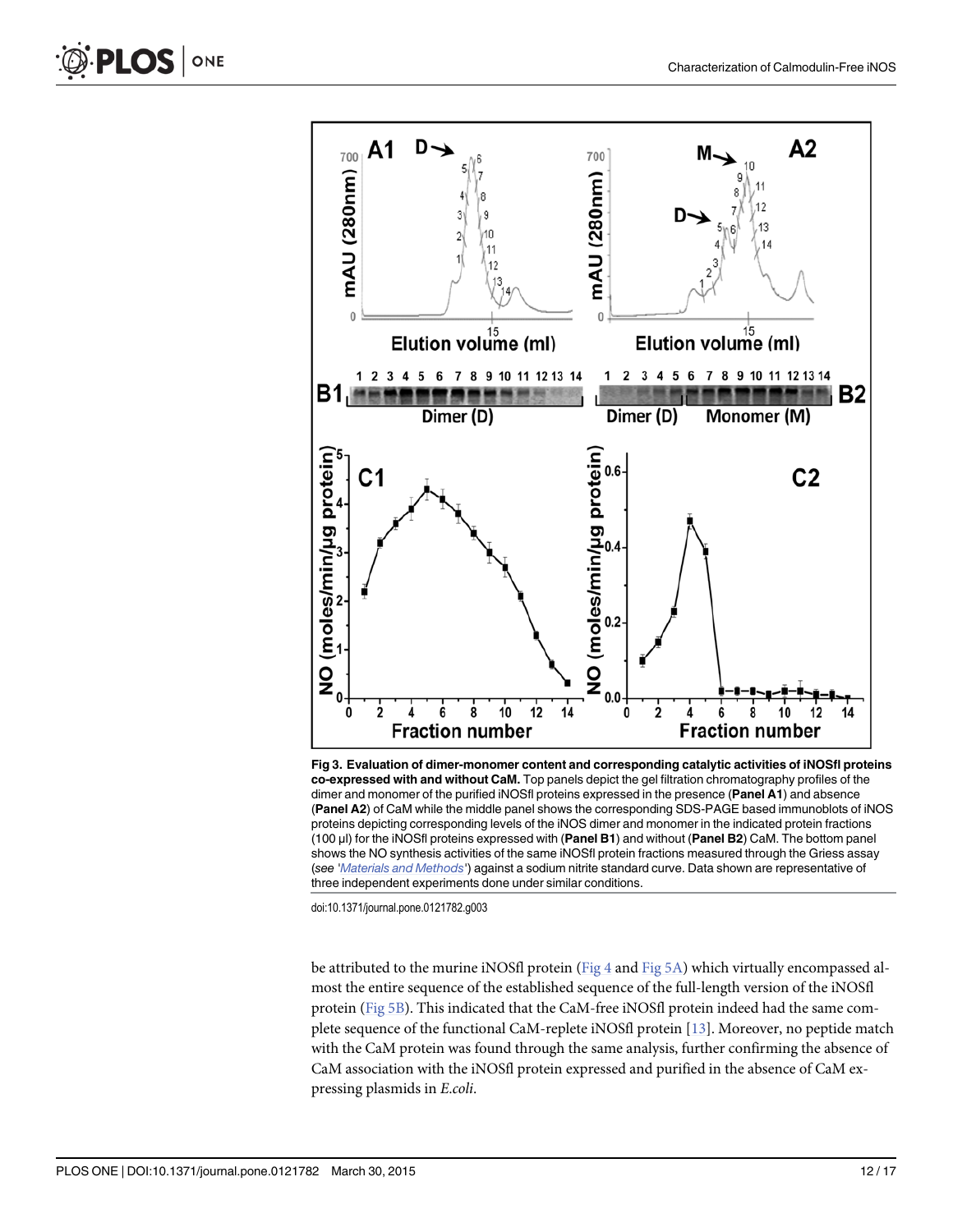<span id="page-12-0"></span>

| $x106$<br>$x106$<br>0.8<br>$0.6 -$<br>$0.4 -$<br>0.2<br>0.0                |          | ś        |             | 10                              |                            | 15          |                                                            | $\dot{z}$                                                             | $\dot{z}$                      |                                                 | $\dot{30}$           | Mr Elmer Mungar<br>35                |                  | 40                             | 45            | Time [min]                                                 |
|----------------------------------------------------------------------------|----------|----------|-------------|---------------------------------|----------------------------|-------------|------------------------------------------------------------|-----------------------------------------------------------------------|--------------------------------|-------------------------------------------------|----------------------|--------------------------------------|------------------|--------------------------------|---------------|------------------------------------------------------------|
| ntens<br>x10 <sup>5</sup>                                                  |          |          |             |                                 |                            |             |                                                            |                                                                       |                                |                                                 |                      |                                      |                  |                                |               | +M5, 26.3min #3007                                         |
| 4<br>$\mathbf{2}$<br>80x                                                   | 149.0198 | 205.0816 | 253.1160 1+ | $-291.0380$ 1+<br>301.1345 1+   | 355.0626 1+<br>325.1934 2+ | 375.2158 2+ | $-445.1107$ 1<br>408.2390 3+<br>431,9070 3+<br>462.1379 1+ | +2 921.609<br>536,1548 1+<br>$\ddot{\phi}$                            | 564.7810 2+<br>593.3158 2+     | 611.8537 2+<br>♦ 647,3516 2+                    |                      | +2 8186'81∠ +                        |                  |                                |               | <b>B1</b><br>+MS, 27.4min #3145                            |
| 0.8 <sub>0</sub><br>$0.6 \cdot$<br>0.4<br>$0.2 -$                          | 149.0202 |          | 253,1161 1+ | 291.0383 1+                     | 355.0621 1+                |             | $-445.11081+$<br>429.0793 1+<br>462.1374 1+                | +2 997.7486<br>519.1275 1+<br>536.1546 1+<br>553.3038 2+              | ♦ 579.6148 3+                  | 634,8411 2+                                     | ♦ 693,2909 2+        | 757.4104 1+                          |                  | ● 876.8772 2+<br>₿ 896.0789 3+ | +Z 0+6+066    | B <sub>2</sub>                                             |
| $-88$<br>$0.8 -$<br>0.6<br>$0.4 -$<br>0.2                                  | 49.0198  | 205.0813 | 253.1159 1+ | +1 6250 162                     | 355.0625 1+                |             | $-445.11081+$<br>429.0794 1+<br>462.1367 1+                | 486.5919 3+<br>$-1.087136114$<br>- 536.1543 1+<br>+ 547.9303 3+       | 579.6145 3+                    | 666.3465 2+                                     | ₿ 697.6694 2+        | $*1.069011$                          |                  |                                |               | +M5, 27.5min #3157<br>B <sub>3</sub>                       |
| 88x<br>1.00 <sub>1</sub><br>$0.75 -$<br>$0.50 -$<br>$0.25 -$               | 149.0200 |          | 253,1157 1+ | 291.0386 1+                     | 355.0630 1+                |             | $\frac{6430.3392}{45.1108}$ 1+<br>462.1371 1+              | $-519.1278$ 1+<br>$\pi$ 533.7582 2+                                   |                                | ♦ 622.7959 2+<br>◆ 651.3316 2+<br>◆ 663.3263 2+ |                      |                                      | 814.3677 2+<br>ō |                                |               | +M5, 28.9min #3313<br><b>B4</b>                            |
| 98<br>$0.8 -$<br>$0.6 -$<br>0.4<br>0.2                                     | 149.0200 | 205.0813 | 253.1161 1+ | 291.0379 1+                     | 355.0621 1+                |             | $-445.11051+$<br>429.0796 1+<br>462.1363 1+                | $-519.12771+$<br>536.1539 1+                                          |                                | 650.8168 2+<br>634.3004 3+                      |                      | ♦ 760,9591 1+<br>$\sqrt{738.86572+}$ |                  | ♦ 855,3965 3+                  | ♦ 950.9426 2+ | +M5, 32.4min #3727<br>B <sub>5</sub>                       |
| $-88$<br>$_{6}$<br>$\frac{4}{3}$<br>$\mathbf{2} \cdot$<br>x10 <sup>8</sup> | 149.0196 | 205.0809 | 253.1161 1+ | 291.0378 1+                     | 328.0959 1+<br>355.0630 1+ |             | $-445.11011 +$<br>429.0788 1+<br>462.1363 1+               | 519.1271 1+<br>536,1535 1+<br>503.0956 1+                             | ♦ 568.5940 3+<br>♦ 599.9536 3+ | ● 619.3255 3+<br>634.3008 3+                    |                      | 760.9563 1+                          | 801.7936 1+      |                                |               | +M5, 32.8min #3775<br>å<br>1001.9882 2+<br>1066.5332<br>B6 |
| $_{\rm 6}$<br>$\ddot{4}$<br>$\mathbf{2}$<br>Ō                              |          | 200      | 250,9953    | 301.1347 1+<br>$\overline{300}$ | 355.0629 1+                | 400         | 445.1105 1+<br>462.1363 1+<br>429.0795 1+                  | $-519.12811+$<br>536,1539 1+<br>503.0968 1+<br>$\overrightarrow{500}$ | 594.8394 2+<br>600             |                                                 | ♦ 695.5210 3+<br>700 | 745,8648 2+<br>٠                     | 800              | 900                            |               | +M5, 38.6min #4451<br>B7<br>1000<br>m/z                    |

[Fig 4. N](#page-10-0)ano LC-MS/MS analysis of iNOSfl protein expressed and purified in the absence of CaM. In-solution tryptic digest of iNOS expressed in absence of CaM was separated on a C18 reversed-phase nano column at a flow rate of 5000 nl/min. The effluent was fed directly on a maXis impact mass spectrometer (Bruker Daltonics). The Flex Analysis version 3.4 was used to calculate values for all expected tryptic peptides. Mass chromatograms spanning the m/z (mass-to-charge ratio) ranging from 50 to 2200 were generated for each expected mass. Panel A shows the base peak chromatogram obtained by plotting the intensity of the most intense ion in a spectrum versus the elution time. 8146 scans were collected. Arrowheads in Panel A indicate the peaks whose detailed mass spectra are depicted in Panels B1 to B7. The ions corresponding to charge states of seven different peptides (Panels B1-B7) (509.7, 568.5, 697.8, 738.8, 745.8, 814.3, 876.8) could be uniquely assigned to predicted products of the tryptic digest of iNOS. Data are representative of two experiments done under independent conditions.

doi:10.1371/journal.pone.0121782.g004

To test whether this CaM-deficient iNOSfl protein was indeed capable of binding CaM, we further subjected it to Isothermal Titration Calorimetric CaM binding assay. [Fig 6](#page-14-0) clearly shows that the CaM could bind to this protein with observable high affinity (K = 4.99E6±5.46E4  $\text{M}^{-1}$ ) and  $\Delta H = 4.887E5 \pm 1109 \pm \text{cal/mol}$ ,  $\Delta S = 1.67E3$  cal/mol/deg and  $\Delta G = -9.21E3$  cal/mol establishing the possible presence of a free CaM-binding site in such intact iNOSfl protein purified without CaM co-expression as well as fairly strong binding capacity of such motif to CaM. More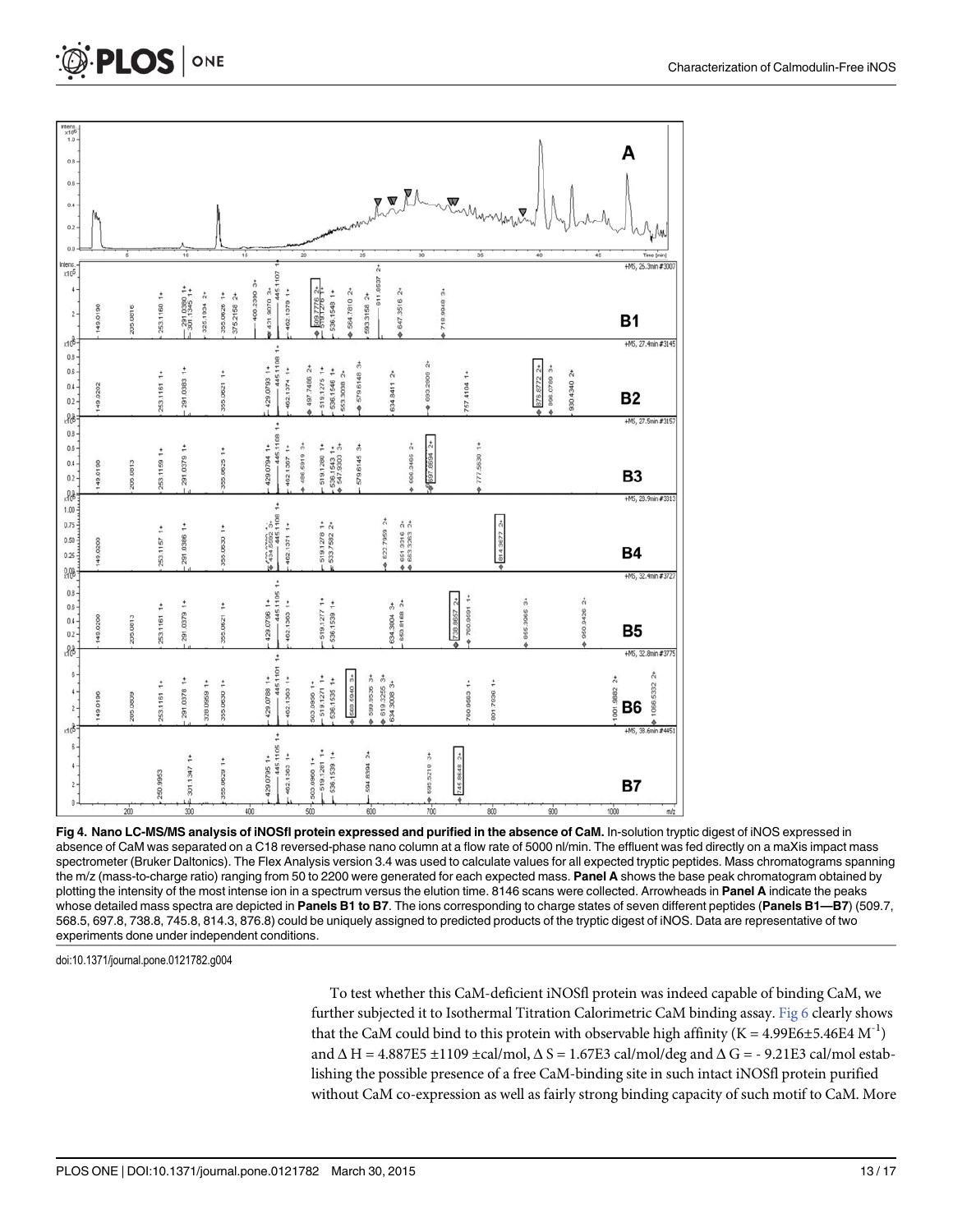<span id="page-13-0"></span>

| A      | NOS2 MOUSE   |                        | Mass: 131861           | Score: 186                                                             |                      |        | Matches: $15(7)$ | Sequences: $7(4)$ |                              |                    | emPAI: 0.18 |                                                                                                                              |
|--------|--------------|------------------------|------------------------|------------------------------------------------------------------------|----------------------|--------|------------------|-------------------|------------------------------|--------------------|-------------|------------------------------------------------------------------------------------------------------------------------------|
|        |              | Nitric oxide synthase, |                        | inducible OS=Mus musculus GN=Nos2 PE=1 SV=1                            |                      |        |                  |                   |                              |                    |             |                                                                                                                              |
|        |              |                        |                        | □ Check to include this hit in error tolerant search or archive report |                      |        |                  |                   |                              |                    |             |                                                                                                                              |
|        | Query        | Observed               | Mr (expt)              | Mr (calc)                                                              |                      |        | ppm Miss Score   |                   |                              | Expect Rank Unique | Peptide     |                                                                                                                              |
| ⊽      | 288          | 509.7776               | 1017.5405              | 1017.5607                                                              | $-19.83$             | 0      | 31               | 0.031             | $\mathbf{1}$                 |                    |             | R. SAITVFPOR. S                                                                                                              |
| ⊽      | 289          | 509.7784               | 1017.5422              | 1017.5607                                                              | $-18.20$             | 0      | (11)             | 3.1               | $\mathbf{1}$                 |                    |             | R. SAITVFPQR. S                                                                                                              |
| ⊽      | 1074         | 697.8694               | 1393.7243              | 1393.7565                                                              | $-23.10$             | 0      | (22)             | 0.15              | $\mathbf{1}$                 | U                  |             | R.LIQSPEPLDLNR.A                                                                                                             |
| ⊽      | 1075         | 697.8696               | 1393.7247              | 1393.7565                                                              | $-22.84$             | 0      | 36               | 0.0063            | $\mathbf{1}$                 | $\mathbf U$        |             | R.LIQSPEPLDLNR.A                                                                                                             |
| ⊽      | 1076         | 697.8701               | 1393.7257              | 1393.7565                                                              | $-22.12$             | 0      | (36)             | 0.0067            | $\mathbf{1}$<br>$\mathbf{1}$ | U<br>U             |             | R.LIQSPEPLDLNR.A                                                                                                             |
| ☞<br>⊽ | 1255<br>1256 | 738.8651<br>738.8657   | 1475.7156<br>1475.7168 | 1475.7521<br>1475.7521                                                 | $-24.70$<br>$-23.89$ | 0<br>0 | (7)<br>24        | 5.1<br>0.097      | $\mathbf{1}$                 | $\mathbf{U}$       |             | R. IQWSNLQVFDAR.N<br>R. IQWSNLQVFDAR.N                                                                                       |
| ⊽      | 1287         | 745.8627               | 1489.7109              | 1489.7453                                                              | $-23.10$             | 0      | 65               | $7.9e - 006$      | $\mathbf{1}$                 | U                  |             | R.DLATLFSYAFNTK.V                                                                                                            |
| ⊽      | 1288         | 745.8647               | 1489.7149              | 1489.7453                                                              | $-20.39$             | 0      | (46)             | 0.00067           | $\mathbf{1}$                 | $\overline{U}$     |             | R.DLATLFSYAFNTK.V                                                                                                            |
| ⊽      | 1289         | 745.8648               | 1489.7150              | 1489.7453                                                              | $-20.32$             | 0      | (35)             | 0.0073            | $\mathbf{1}$                 | $\mathbf{U}$       |             | R.DLATLFSYAFNTK.V                                                                                                            |
| ⊽      | 1643         | 814.3558               | 1626.6971              | 1626.7427                                                              | $-27.99$             | 0      | 5                | 7                 | $\mathbf{1}$                 | U                  |             | R. FTSNATWEPQQYR.L                                                                                                           |
| ⊽      | 571          | 568.5940               | 1702.7602              | 1702.7991                                                              | $-22.84$             | 0      | (14)             | 0.55              | $\mathbf{1}$                 | $\overline{U}$     |             | R. YHEDIFGAVFSYGAK.K                                                                                                         |
| ⊽      | 572          | 568.5952               | 1702.7637              | 1702.7991                                                              | $-20.81$             | 0      | 26               | 0.037             | $\mathbf{1}$                 | U                  |             | R. YHEDIFGAVFSYGAK.K                                                                                                         |
| ⊽      | 1889         | 876.8772               | 1751.7399              | 1751.7825                                                              | $-24.31$             | 0      | (16)             | 0.24              | $\mathbf{1}$                 | $\mathbf U$        |             | R. LEALCOPSEYNDWK. F                                                                                                         |
| ⊽      | 1890         | 876.8800               | 1751.7454              | 1751.7825                                                              | $-21.15$             | 0      | 22               | 0.058             | $\mathbf{1}$                 | $\mathbf{U}$       |             | R. LEALCOPSEYNDWK. F                                                                                                         |
| в      | 1<br>61      |                        |                        |                                                                        |                      |        |                  |                   |                              |                    |             | MACPWKFLFKVKSYQSDLKEEKDINNNVKKTPCAVLSPTIQDDPKSHQNGSPQLLTGTAQ<br>NVPESLDKLHVTSTRPQYVRIKNWGSGEILHDTLHHKATSDFTCKSKSCLGSIMNPKSLT |
|        | 121          |                        |                        |                                                                        |                      |        |                  |                   |                              |                    |             | RGPRDKPTPLEELLPHAIEFINOYYGSFKEAKIEEHLARLEAVTKEIETTGTYOLTLDEL                                                                 |
|        | 181          |                        |                        |                                                                        |                      |        |                  |                   |                              |                    |             | IFATKMAWRNAPRCIGRIQWSNLQVFDARNCSTAQEMFQHICRHILYATNNGNIRSAITV                                                                 |
|        | 241          |                        |                        |                                                                        |                      |        |                  |                   |                              |                    |             | FPORSDGKHDFRLWNSQLIRYAGYQMPDGTIRGDAATLEFTQLCIDLGWKPRYGRFDVLP                                                                 |
|        | 301          |                        |                        |                                                                        |                      |        |                  |                   |                              |                    |             | LVLQADGQDPEVFEIPPDLVLEVTMEHPKYEWFQELGLKWYALPAVANMLLEVGGLEFPA                                                                 |
|        | 361          |                        |                        |                                                                        |                      |        |                  |                   |                              |                    |             | CPFNGWYMGTEIGVRDFCDTORYNILEEVGRRMGLETHTLASLWKDRAVTEINVAVLHSF                                                                 |
|        | 421          |                        |                        |                                                                        |                      |        |                  |                   |                              |                    |             |                                                                                                                              |
|        |              |                        |                        |                                                                        |                      |        |                  |                   |                              |                    |             | QKQNVTIMDHHTASESFMKHMQNEYRARGGCPADWIWLVPPVSGSITPVFHQEMLNYVLS                                                                 |
|        | 481          |                        |                        |                                                                        |                      |        |                  |                   |                              |                    |             | PFYYYQIEPWKTHIWQNEKLRPRR <b>REIRFRVLVKVVFFASMLMRKVMA</b> SRVRATVLFATE                                                        |
|        | 541          |                        |                        |                                                                        |                      |        |                  |                   |                              |                    |             | TGKSEALARDLATLFSYAFNTKVVCMDQYKASTLEEEQLLLVVTSTFGNGDCPSNGQTLK                                                                 |
|        | 601          |                        |                        |                                                                        |                      |        |                  |                   |                              |                    |             | KSLFMLRELNHTFRYAVFGLGSSMYPQFCAFAHDIDQKLSHLGASQLAPTGEGDELSGQE                                                                 |
|        | 661          |                        |                        |                                                                        |                      |        |                  |                   |                              |                    |             | DAFRSWAVQTFRAACETFDVRSKHHIQIPKRFTSNATWEPQQYRLIQSPEPLDLNRALSS                                                                 |
|        | 721          |                        |                        |                                                                        |                      |        |                  |                   |                              |                    |             | IHAKNVFTMRLKSQQNLQSEKSSRTTLLVQLTFEGSRGPSYLPGEHLGIFPGNQTALVQG                                                                 |
|        | 781          |                        |                        |                                                                        |                      |        |                  |                   |                              |                    |             | ILERVVDCPTPHQTVCLEVLDESGSYWVKDKRLPPCSLSQALTYFLDITTPPTQLQLHKL                                                                 |
|        | 841          |                        |                        |                                                                        |                      |        |                  |                   |                              |                    |             | ARFATDETDRQRLEALCQPSEYNDWKFSNNPTFLEVLEEFPSLHVPAAFLLSQLPILKPR                                                                 |
|        | 901          |                        |                        |                                                                        |                      |        |                  |                   |                              |                    |             | YYSISSSQDHTPSEVHLTVAVVTYRTRDGQGPLHHGVCSTWIRNLKPQDPVPCFVRSVSG                                                                 |
|        |              |                        |                        |                                                                        |                      |        |                  |                   |                              |                    |             |                                                                                                                              |
|        | 961          |                        |                        |                                                                        |                      |        |                  |                   |                              |                    |             | FOLPEDPSQPCILIGPGTGIAPFRSFWQQRLHDSQHKGLKGGRMSLVFGCRHPEEDHLYQ                                                                 |
|        | 1021         |                        |                        |                                                                        |                      |        |                  |                   |                              |                    |             | EEMQEMVRKRVLFQVHTGYSRLPGKPKVYVQDILQKQLANEVLSVLHGEQGHLYICGDVR                                                                 |
|        | 1081         |                        |                        |                                                                        |                      |        |                  |                   |                              |                    |             | MARDVATTLKKLVATKLNLSEEQVEDYFFQLKSQKRYHEDIFGAVFSYGAKKGSALEEPK                                                                 |
|        | 1141         | ATRL                   |                        |                                                                        |                      |        |                  |                   |                              |                    |             |                                                                                                                              |

[Fig 5. N](#page-11-0)ano LC-MS/MS peptide report of iNOSfl protein expressed and purified in the absence of CaM and corresponding peptide match with established protein sequence of CaM-replete iNOSfl protein. Panel A shows the LC-MS/MS peptide report obtained after in-solution digestion for the iNOSfl protein expressed and purified in absence of CaM corresponding to the detected peptides delineated in [Fig 4,](#page-12-0) Panels B1 to B7 where 509.7 corresponds to (R)SAITVFPQR(S) (residues 235–245), 568.5 to (R)YHEDIFGAVFSYGAK(K) (residues 1116–1132), 697.8 to (R)LIQSPEPLDLNR(A) (residues 704–717), 738.8 to (R)IQWSNLQVFDAR(N) (residues 197–210), 745.8 to (R)DLATLFSYAFNTK(V) (residues 549–563), 814.3 to (R) FTSNATWEPQQYR(L) (residues 691-705) and 876.8 to (R)LEALCQPSEYNDWK(F) (residues 852-867). Panel B represents the amino acid sequence of inducible nitric oxide synthase (Uniprot) and the highlighted regions (dark grey) depict the seven matched peptides (Panel A) after LC/MS analysis along with the CaM binding domain (bold). Data are representative of two experiments done under independent conditions.

doi:10.1371/journal.pone.0121782.g005

importantly, such revelation also creates necessary avenues for studying the actual affinity of CaM for the iNOSfl protein which is generally expressed in the presence of CaM in its stable and active CaM-bound form.

While analyzing the functional characteristics of the reductase domain of the CaM-deficient iNOSfl enzyme, we also found that the total flavin content, cytochrome c activity and ferricyanide activity of the CaM-free iNOSfl protein was almost similar to that observed for the CaM-bound iNOSfl [\(Table 2](#page-14-0)) much in contrast to that reported by Wu *et.al* [\[12\]](#page-16-0). This indicates that co-expression with CaM is perhaps not as essential for maintaining the structural and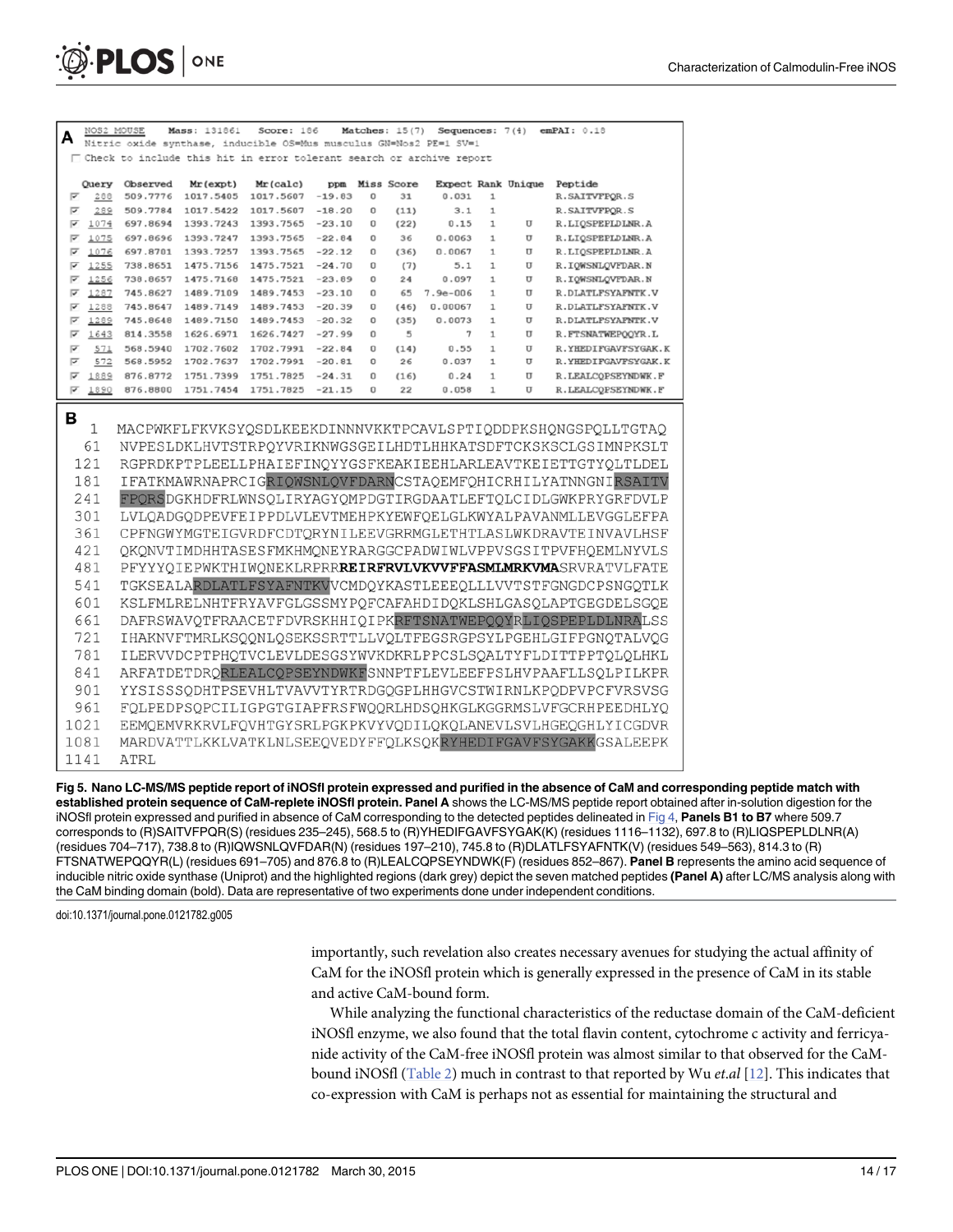<span id="page-14-0"></span>

[Fig 6. S](#page-12-0)ingle Injection Mode Isothermal Calorimetric evaluation of CaM binding to the CaM-free iNOSfl protein. Plot shows the enthalpy (kcal/mol of injectants) change obtained through single injection based mixing of 20 μM CaM-free iNOSfl with 8 μM of CaM. Data analysis through one site curve fitting is reported for the binding of CaM to iNOSfl expressed and purified in absence of CaM. Results shown are representative of three independent experiments done under similar conditions.

doi:10.1371/journal.pone.0121782.g006

[Table 2.](#page-13-0) Comparative Flavin content, Cytochrome c reduction and Ferricyanide reduction rates of iNOSfl proteins expressed and purified in the presence and absence of CaM.

| <b>Protein</b>        | Flavin content (mol/mol of iNOSfl protein) | Cytochrome c reductionrate (min <sup>-1</sup> ) | Ferricyanide reductionrate (min <sup>-1</sup> ) |
|-----------------------|--------------------------------------------|-------------------------------------------------|-------------------------------------------------|
| iNOSfI (+ CaM)        | $1.67 \pm 0.11$                            | $9832 \pm 92$                                   | $9985 \pm 115$                                  |
| <b>iNOSfI (- CaM)</b> | $1.58 \pm 0.15$                            | $8560 \pm 105$                                  | $9125 \pm 98$                                   |
|                       |                                            |                                                 |                                                 |

doi:10.1371/journal.pone.0121782.t002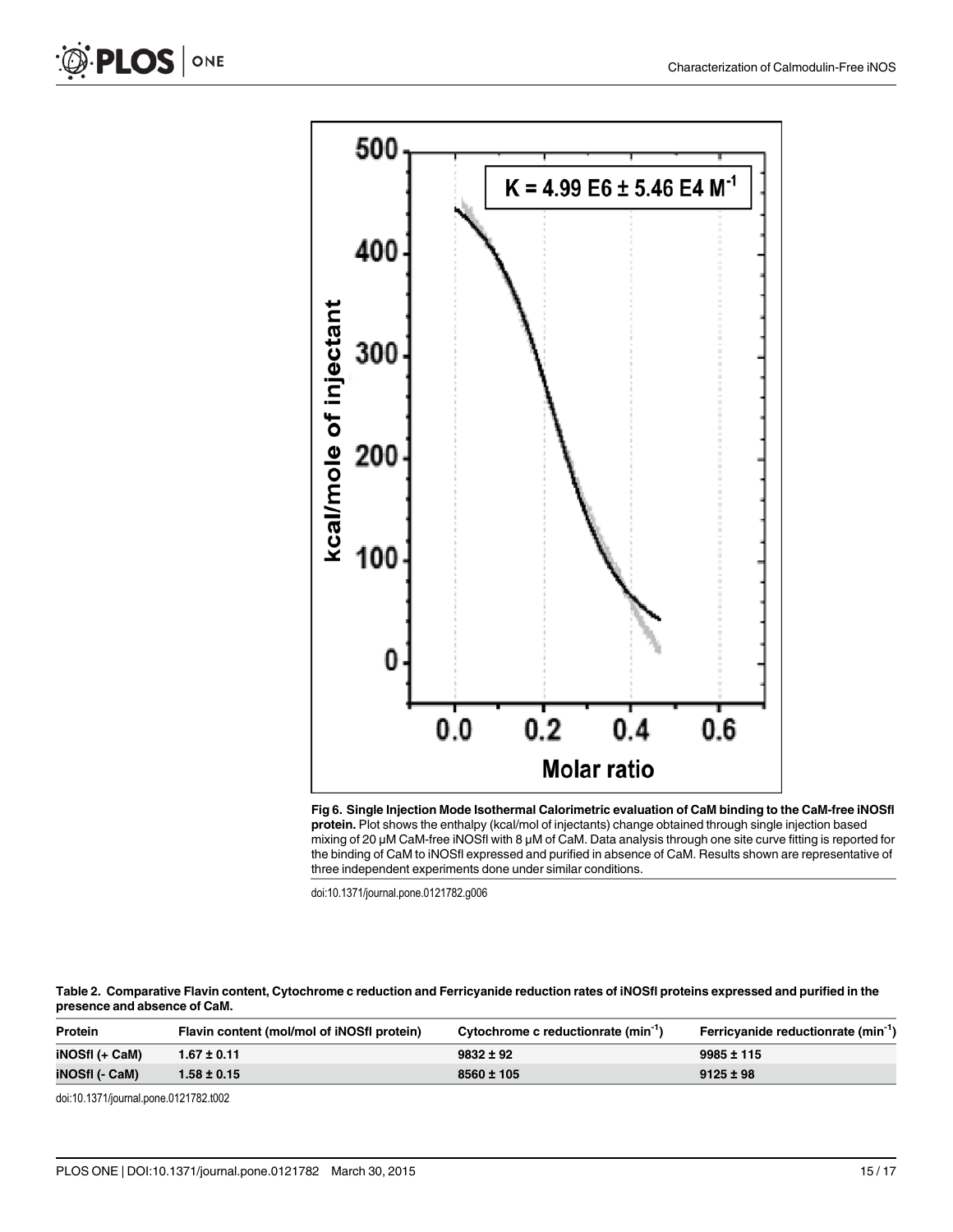<span id="page-15-0"></span>functional integrity of the reductase domain of iNOS during its translational assembly or posttranslational folding events as much as the oxygenase domain, which is profoundly affected by the absence of CaM both in terms of its ability to retain and utilize functionally essential cofactors like heme and H4B as well as the substrate, L-Arg during the synthesis of the iNOSfl protein. This perhaps also exempts the possible role of the reductase domain in the poor functional rendering of the CaM-deficient iNOSfl protein and helps to particularly implicate the oxygenase domain as the primary 'culprit' for the observed functional shortcomings of the enzyme when it is produced without the support of CaM.

Measurements were made at 25°C (room temperature). Values represent the mean S.D. of three independent measurements done under identical conditions.

Our study does concur with the observation that CaM is important for translational assembly and perhaps efficient folding of the iNOS protein for rendering it catalytically active and that without CaM the iNOS enzyme does become functionally handicapped in several respects [2[,9,12\]](#page-16-0). However, our present characterization of the CaM-free iNOS tends to challenge the claim that deprivation of CaM during the synthesis of iNOS leads to the generation of a catalytically 'dead' protein [\[12\]](#page-16-0). Indeed the iNOSfl protein expressed in the absence of CaM in our study, albeit with all its shortcomings, showed humble NO synthesis activity after binding with CaM in vitro, a property which can be effectively utilized to understand the precise role of post-translational CaM binding to the iNOS protein and more importantly to answer the still unaddressed question as to why the constitutive NOS isoforms, nNOS and eNOS do not similarly require CaM for their translational assembly and are only dependent on it perhaps for mobilizing inter-domain electron transfer [3,[11\]](#page-16-0).

In all, our study revisits characterization of the CaM-deficient iNOSfl in an attempt to fill up the observational gaps in a previous study of the same protein and suggests the future utilization of the protein as a tool to better understand the role of CaM in the functional assembly of the iNOS enzyme as well as the factors governing differential response and requirement of CaM binding to the three different NOS isoforms for their synthetic and catalytic needs.

#### Acknowledgments

We thank Mr. Pratip Saha, Application Support Executive, Bruker Daltonics India Pvt. Ltd. and Mr. Arijit Pal for their excellent technical support on LC-MS/MS analysis and Isothermal Titration Calorimetry respectively in the CU-DBT-IPLS facility of the University of Calcutta.

#### Author Contributions

Conceived and designed the experiments: LN KP. Performed the experiments: LN. Analyzed the data: LN KP. Contributed reagents/materials/analysis tools: KP. Wrote the paper: LN KP.

#### References

- [1.](#page-1-0) Li H, Poulos TL. Structure-function studies on nitric oxide synthases. J. Inorg. Biochem. 2005; 99: 293–305 PMID: [15598508](http://www.ncbi.nlm.nih.gov/pubmed/15598508)
- [2.](#page-1-0) Alderton WK, Cooper CE, Knowles RG. Nitric oxide synthases: Structure, function and inhibition. Biochem. J. 2001; 357: 593–615 PMID: [11463332](http://www.ncbi.nlm.nih.gov/pubmed/11463332)
- [3.](#page-1-0) Panda K, Ghosh S, Stuehr DJ. Calmodulin activates intersubunit electron transfer in the neuronal nitricoxide synthase dimer. J. Biol. Chem. 2001; 276: 23349–23356 PMID: [11325964](http://www.ncbi.nlm.nih.gov/pubmed/11325964)
- [4.](#page-1-0) Abu-Soud HM, Yoho LL, Stuehr DJ. Calmodulin controls neuronal nitric-oxide synthase by a dual mechanism activation of intra- and interdomain electron transfer. J. Biol. Chem. 1994; 269 (51): 32047–32050 PMID: [7528206](http://www.ncbi.nlm.nih.gov/pubmed/7528206)
- [5.](#page-1-0) Fo¨rstermann U. Regulation of nitric oxide synthase expression and activity. In: Mayer B, ed. Handbook of Experimental Pharmacology—Nitric Oxide. Berlin: Springer. 2000; p71–91